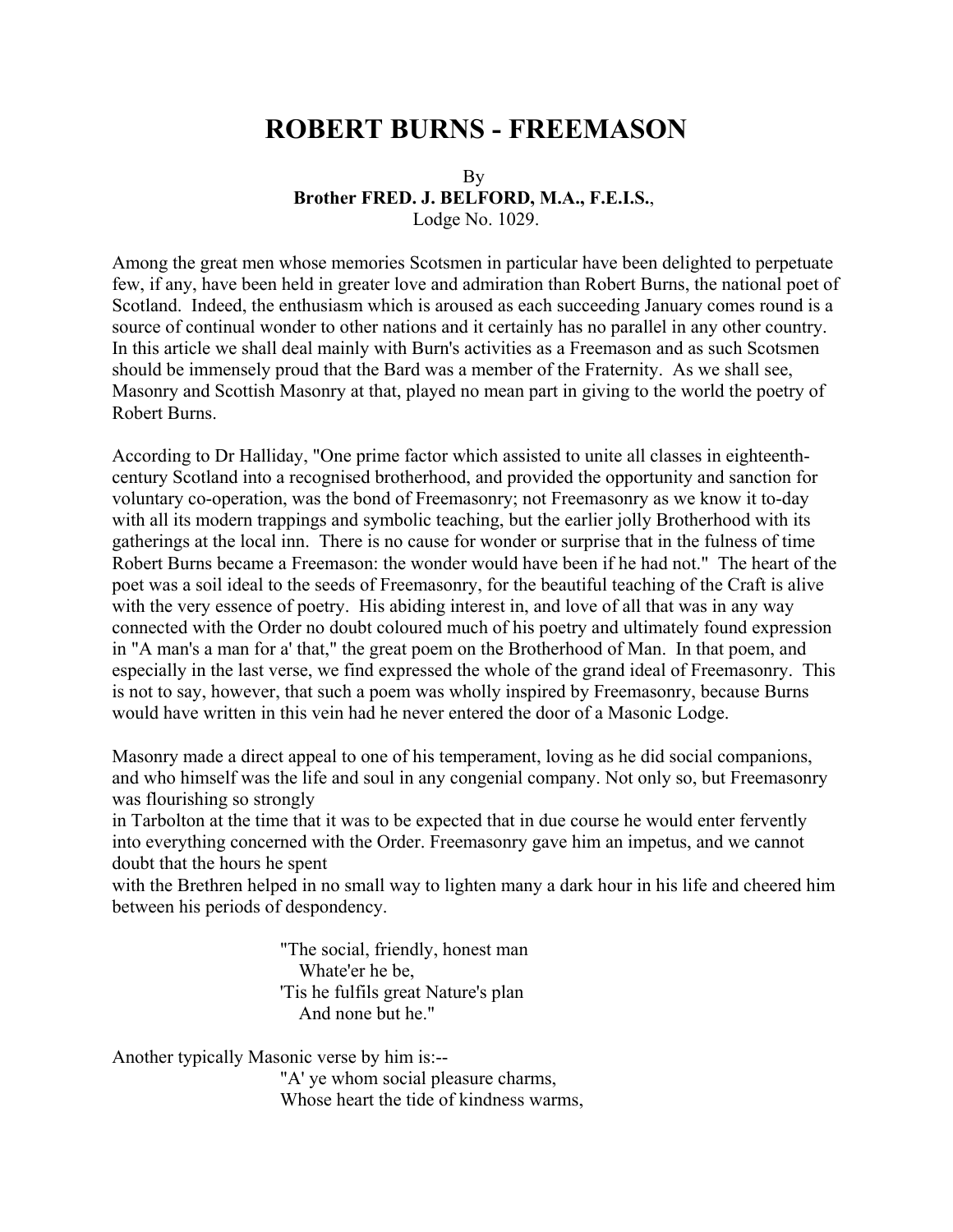Wha hold your being on the terms `Each aid the others,' Come to my bowl come to my arms, My friends, my brothers."

His enthusiasm for Freemasonry was mainly attributable to his sociable disposition, and there is sufficient testimony that Burns was not given to conviviality merely to satisfy a craving for strong drink. But the influence of Masonry on his life must be put into its proper perspective, for there is no denying that the part it played in the publication of his poems cannot be overlooked. It would appear to be manifestly unfair on the part of Carlyle and several other of his biographers that either not a word has come from their pen or, if it did, it was to depreciate his connection with the Craft. In fact, to omit or slight Burns's Masonic career is surely unjust to him and to Freemasonry. His association with the Brethren indeed was a means of enabling him to meet persons of a higher social status than himself and of introducing him to families of distinction, especially during his stay in Edinburgh, and at the same time helping to raise him from obscurity to the place he so richly deserves - the national poet of Scotland.

During the fifteen years (1781-1796) which covered his Masonic career he devoted himself wholeheartedly to all that pertained to the Brotherhood, making that "daily advancement" of which our First Charge stresses the importance.

Burns's Masonic life might conveniently be divided, like all Gaul, into three parts. The first part includes his initiation into the Fraternity and his active work in his native county of Ayr, the historic home of Freemasonry. Included also in this period is the publication of the now famous and priceless Kilmarnock Edition of his poems. The second comprises the two periods he spent in Edinburgh, where Masonry did not enter particularly prominently into his life, probably because of the assiduous attention he was giving to the publication of his Edinburgh Edition. The chief matter of interest in his visit to the Capital is the controversy surrounding his supposed inauguration as Poet Laureate of Lodge Canongato Kilwinning. The third division concerns his declining years in Dumfriesshire, where he again resumed his Masonic interests though, partly owing to illness, to a lesser extent.

In 1781 the Burns family tenanted the farm of Lochlea, near Tarbolton, having come there from Mount Oliphant in 1777. Robert, before joining the Craft, had attended a school in Kirkoswald in the practical use of instruments concerned with mensuration and surveying, the Square, the Level, etc., and so, at the beginning of his Masonic career he was already well versed in the operative uses of a mason's working tools. He tells us that while in Kirkoswald he went on with a high hand at his geometry till the sun entered Virgo, which was always a carnival in his bosom.

The history of Freemasonry round about the period with which we are dealing was of a somewhat turbulent nature. On 17th May 1771 Lodge Tarbolton Kilwinning had received its Charter from Mother Kilwinning. Twenty of the Brethren, seeing clearly that the power of the latter was on the decline, wished to erect a Lodge under the jurisdiction of the Grand Lodge of Scotland which since 1736 was steadily growing in power and so St David's, Tarbolton, No. 174, was chartered on 5th February 1773. Those who were left in the original Tarbolton Kilwinning Lodge also saw the wisdom of working under Grand Lodge and so they too applied for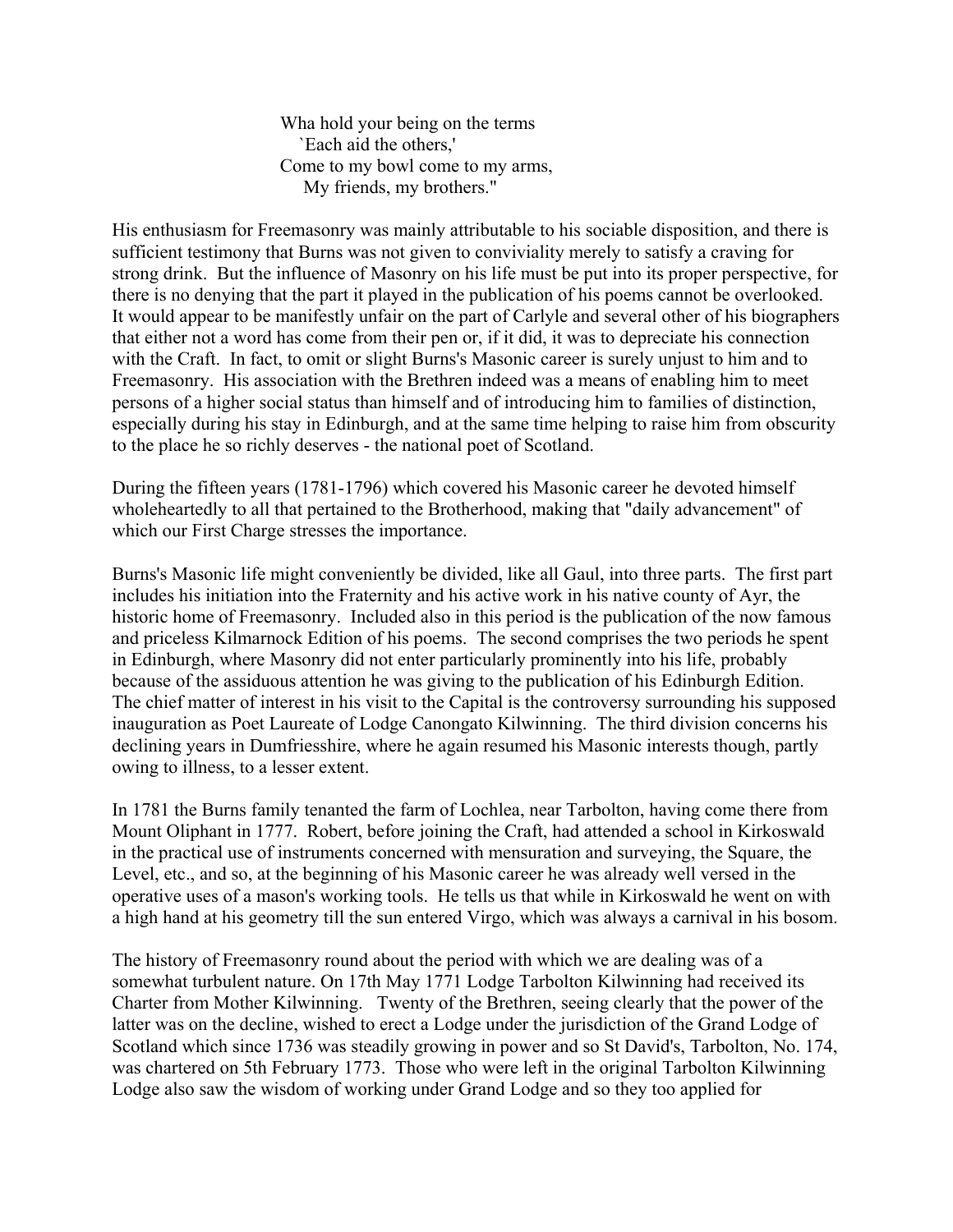recognition. This resulted in 1774 in the erection of a new Lodge, St James's Tarbolton, No. 178. The Grand Master Mason at the time was John, 3rd Duke of Athole. No doubt a little jealousy in this case crept in over the original secession. At the same time the Brethren were fully aware that there was not room in such a small village as Tarbolton for two Lodges. It was accordingly agreed to sink all differences and the two Lodges combined on 25th June 1781, under the name of Lodge St David, Tarbolton, since this Lodge held "the oldest charter" from Grand Lodge, "probably a compliment or concession," according to Chambers, "designed to appease the schismatic body."

Into this united Lodge Burns, nine days after the union, was initiated in his twenty-third year, and his name recorded in the Minute Book as follows:-"Sederant for 4th July. Robert Burns in Lochly was entered an Apprentice, Joph. Norman, M." His initiation fee was 12s. 6d., and was paid on the same day.

The Lodge met in John Richard's public house where the Bachelors' Club, founded in 1780 by Burns and other kindred spirits, had a room. This house has been recently renovated and is now in an excellent state of repair. The following is from the preamble which Burns himself wrote regarding this club:

> " Of birth or blood we do not boast, Nor gentry does our club afford; But ploughmen and mechanics we In nature's simple dress record."

The social urge and the opportunities he had for expressing his thoughts fluently there were very soon to bear fruit in his Lodge.

Shortly after his initiation he removed to Irvine to learn flax-dressing. This upset for a time his Masonic attendances, but on 1st October 1781, he was passed to the Fellowcraft Degree and raised to the Degree of Master as set forth in the brief Minute: "Robert Burns in Lochly was passed and raised," signed by the Master, the Wardens, Secretary and Treasurer.

The united Lodge enjoyed a brief history of only a few months, but a history rendered glorious for all time by having the peculiar distinction of making Burns a Freemason. Nor did the union appear to have been a happy one. Apparently that harmony which should characterise Masons the world over was lacking. At any rate, a fresh disruption took place the following year, June 1782. Burns was one of the seceders. Some of the members doubtless objected to Lodge St James losing its identity and it was to be expected that it was only a matter of time before a separate Lodge would be formed. This materialised on 17th June 1782, under its former name of St James, Tarbolton. Some years later, a list of its members was sent in to Grand Lodge, and the names of these members are found engrossed in the books there. Burns's name does not appear in this list, possibly because only the names of intrants, after the Lodge had become a separate body, were submitted to Grand Lodge. This is borne out by the fact that the name of Gilbert Burns, who was made a Mason five years after the erection of St James's Lodge, appears only about a dozen names from the top. On the other hand, this neglect may have been occasioned by the carelessness of Grand Lodge officials at the time who have been alleged to have been very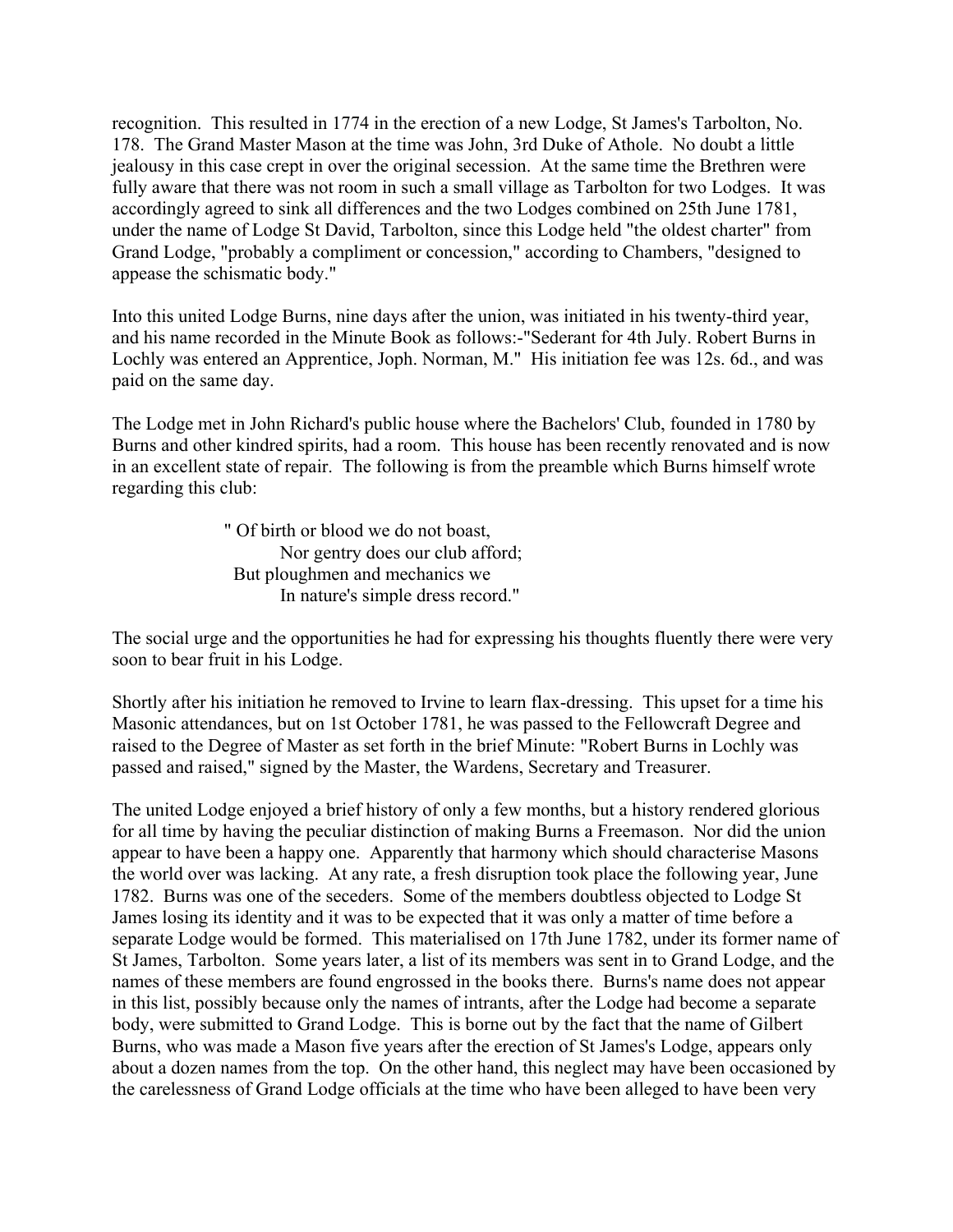much averse to such dry labour as the enrolment of names. Lodge Tarbolton Kilwinning St James now appears on the Roll of the Grand Lodge of Scotland as No. 135 and possesses a large commodious hall of its own in the centre of the village. Lodge St David became dormant in 1843, but was reponed in 1869 as No. 133, with Mauchline as its meeting place. It has some interesting relics consisting of jewels, plate for printing Diplomas of the Lodge, Master's chair, chest, Lodge glasses, toddy-ladles, and a Minute Book. These are now believed to be in safe custody in Ayr.

At a meeting of the Grand Lodge of Scotland in May 1951, it was reported that the Minute Books containing details of the initiation of Burns into Freemasonry, now in private hands, were valued at £3,000. The Grand Librarian informed the Grand Committee that a lady in Kilmarnock had in her possession certain old Minute Books and other items lately belonging to Lodge St David, No. 133. When the Lodge became dormant in 1843 the Charter was recovered by the Provincial Grand Master and returned to Grand Lodge. The Minute Books passed into private hands. The Lodge was reponed in 1869 and, although the Charter was returned, the Minute Books were not. In 1925 the law agent advised the Grand Committee that an action would have to be raised against the lady if it were decided to prove title. No action was taken.

Burns's name is not recorded in the Minutes of St James's Lodge until 1784. But his keen interest in the Lodge is evident from the following letter in his handwriting, but not necessarily composed by him addressed to the Master, Sir John Whitefoord, Bart., of Ballochmyle, on behalf of the seceders in connection with the dispute, towards the end of 1782:

" Sir -- We who subscribe to this are members of St James's Lodge, Tarbolton, and one of us is in the office of Warden, and as we have the honour of having you for Master of our Lodge, we hope you will excuse this freedom, as you are the proper person to whom we ought to apply. We look on our Mason Lodge to be a serious matter, both with respect to the character of Masonry itself, and likewise as it is a charitable society. This last, indeed, does not interest you farther than a benevolent heart is interested in the welfare of its fellow creatures; but to us, Sir, who are of the lower orders of mankind, to have a fund in view, on which we may with certainty depend to be kept from want should we be in circumstances of distress, or old age, that is a matter of high importance.

We are sorry to observe that our Lodge's affairs, with respect to its finances, have for a good while been in a wretched condition. We have considerable sums in bills which lie by without being paid, or put in execution, and many of our members never mind their yearly dues, or anything else belonging to our Lodge. And since the separation from St David's we are not even sure of our existence as a Lodge. There has been a dispute before the Grand Lodge, but how decided, or if decided at all, we know not.

For these and other reasons we humbly beg the favour of you, as soon as convenient, to call a meeting, and let us consider on some means to retrieve our wretched affairs.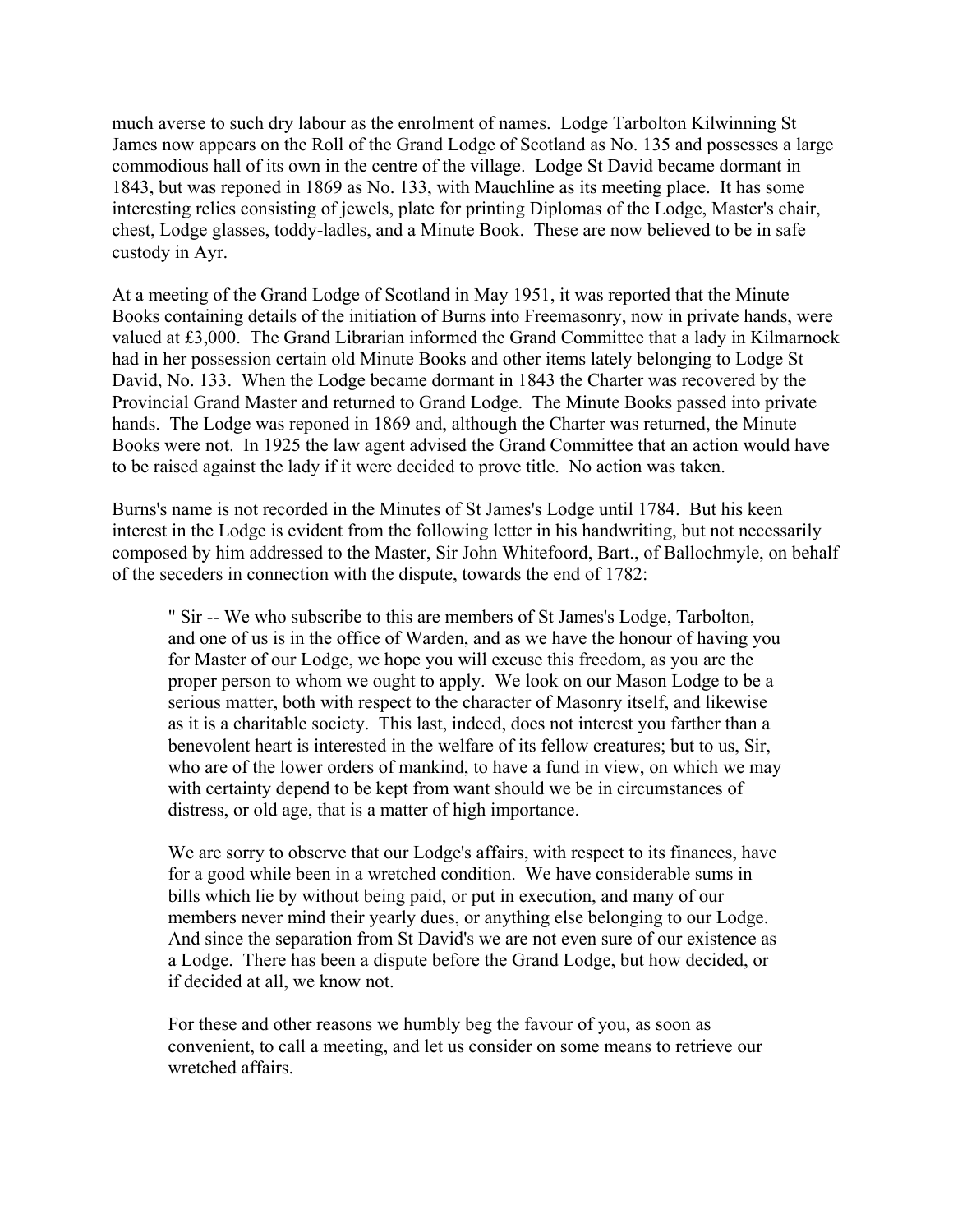We are, etc."

On 30th June 1784 the famous Manson's Inn, the Cross Keys, became the meeting place, the proprietor being Treasurer to the. Lodge. This old inn is no longer in existence, but its locus has been indicated by a tablet placed in a corner of the garden. A month later, on 27th July, Burns was elected Depute Master, an office which was then elective and of much more practical importance than it is to-day. This position carried with it the active duties of a Master, who in these days was little more than a figurehead, and attended meetings but rarely. So Burns was in reality the virtual head of the Lodge, and it is on record that he carried through his work with marked ability. He held the Depute Mastership till St John's Day, 1788.

> "Oft have I met your social band, And spent the cheerful festive night; Oft honour'd with supreme command, Presided o'er the Sons of Light."

His first Minute as Depute Master, and which is wholly in his handwriting, although unsigned, shows his keen interest in the Lodge:

" This night the Lodge met and ordered four pounds of candles and one quire of eightpence paper for the use of the Lodge, which money was laid out by the Treasurer and the candles and paper laid in accordingly."

By his enthusiasm he justified his election to the leading place in the Lodge. Robert Chambers tells us "that according to the reports of old associates he was so keen a Mason that he would hold Lodges for the admission of new members in his own house," and it was at one of these that his brother Gilbert was admitted to the Craft.

He was himself most faithful in his attendance at Lodge meetings. During 1785 he was present at nine meetings, and it was because of an incident at one of these where the "vainglorious tendencies" of the village schoolmaster gave birth to his amusing poem, "Death and Doctor Hornbook." The story is so well known that there is no need to detail it here. The famous colloquy between himself and Death has been read by thousands with amusement and delight and has conferred an immortality on John Wilson, the dominie, which he scarcely deserved.

A quaint regulation, dated 7th December 1785, written by John Wilson (Dr Hornbook) and signed " Robert Burness " is worthy of mention at this point.

"The Lodge thought proper to writing that old regulation. That who ever stands as Master shall be bound at the entry of a new member for that members dues if the money is not paid or security such as the Lodge shall approve of."

In 1786 Burns again attended nine meetings, at the second of which, on 1st March, he passed and raised his brother Gilbert. It is interesting to note that he signed the Minute of this meeting "Robert Burns." Up to this date he had used the signature "Robert Burness." Apparently during all this time, though living some miles from the village, he never missed a single meeting of his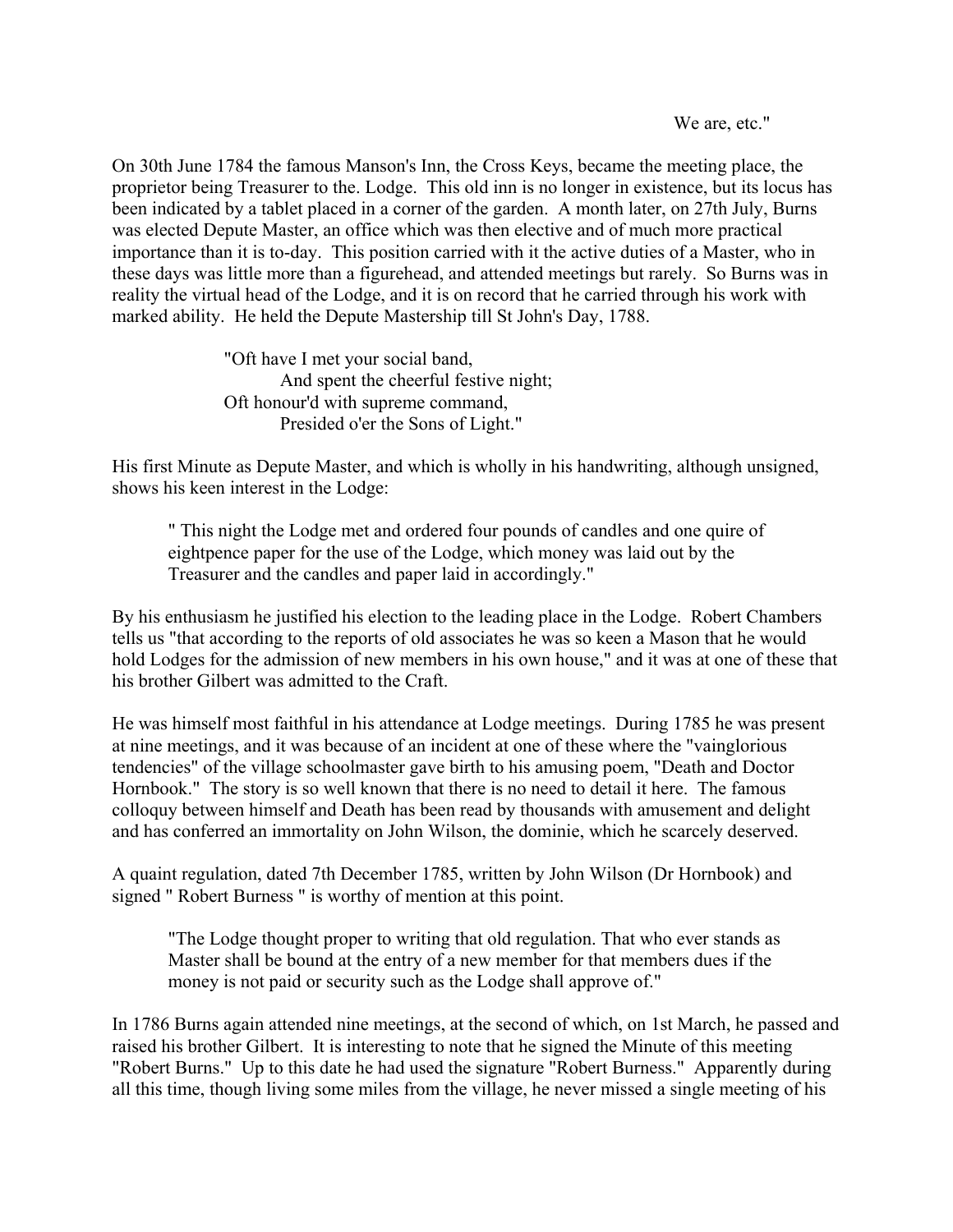Lodge and on several occasions, as we have seen, he held subordinate meetings in Mauchline, thus doing his utmost to promote the tenets of Freemasonry.

For a time at least Gilbert Burns took an active part in the affairs of the Lodge. His name appears in the Minute Book on five separate occasions between 11th December 1786 and 21st December 1787, and he occupied the Chair on two occasions, when the Lodge met at Mauchline on 18th and 20th November 1788. In July 1787 he had a loan from the Lodge of £6, 5s. (a not uncommon practice in those days), which he repaid in June 1788.

It soon became apparent that the Brethren were not satisfied with their meeting place in Manson's Tavern, and they began to look around for more suitable quarters. We find a curious proposition recorded in the Minute of 15th June:

" It was proposed by the Lodge that, as they much wanted a Lodge-room, a proposal be laid before the heritors, who are intending to build a steeple here, that the Lodge will contribute to the building of a Lodge-room, as the basis of that steeple; and that, from the funds of the Lodge, they offer fifteen pounds, besides what will be advanced from the particular friends of the Lodge.

In order that this proposal be properly laid before the heritors, five persons, namely the Right Worshipful Master, Brother McMath, Brother Burns, Brother Wodrow, Brother William Andrew are appointed to meet on Saturday at one o'clock, to draw up a proposal to lay before the heritors on Friday first."

What became of the proposal is unknown. There is no record of the Lodge ever having assembled in the base of the proposed steeple.

In all Burns signed twenty-nine Minutes as Depute Master, and three are wholly his penmanship. He also subscribed his initials to a postscript. One of these signatures was stolen and never recovered. A second attempt was made to steal another part of the precious volume, but the theft was discovered in time and the stolen portion returned. It can be seen neatly pasted in its original setting. This Minute Book is, of course, of especial interest and is fully preserved in the Lodge which also treasures the Master's chair, footstool, apron and the mallet used by him when presiding at its meetings, the candlesticks and other articles associated with him during his term of office. Also to be seen is an old Tyler's sword. The Lodge Bible, which bears the date 1775, was one of the poet's possessions and was presented to the Lodge by his brother Gilbert and himself. It was purchased by the Lodge on 29th July 1786. The Minute reads- "Bible cost 13s., lettering (i.e., the printed name of the Lodge outside) cost 3s." The Lodge has also the oftquoted letter addressed by him from Edinburgh to his Lodge Brethren, prior to his Highland tour, intimating the reason for his inability to be present at one of their important meetings.

At this point it might be interesting and enlightening to enumerate some of the Rules applicable to St James's Lodge in Burns's day:

"At the third stroke of the Grand Masters hammer silence shall be maintained under a penalty of twopence.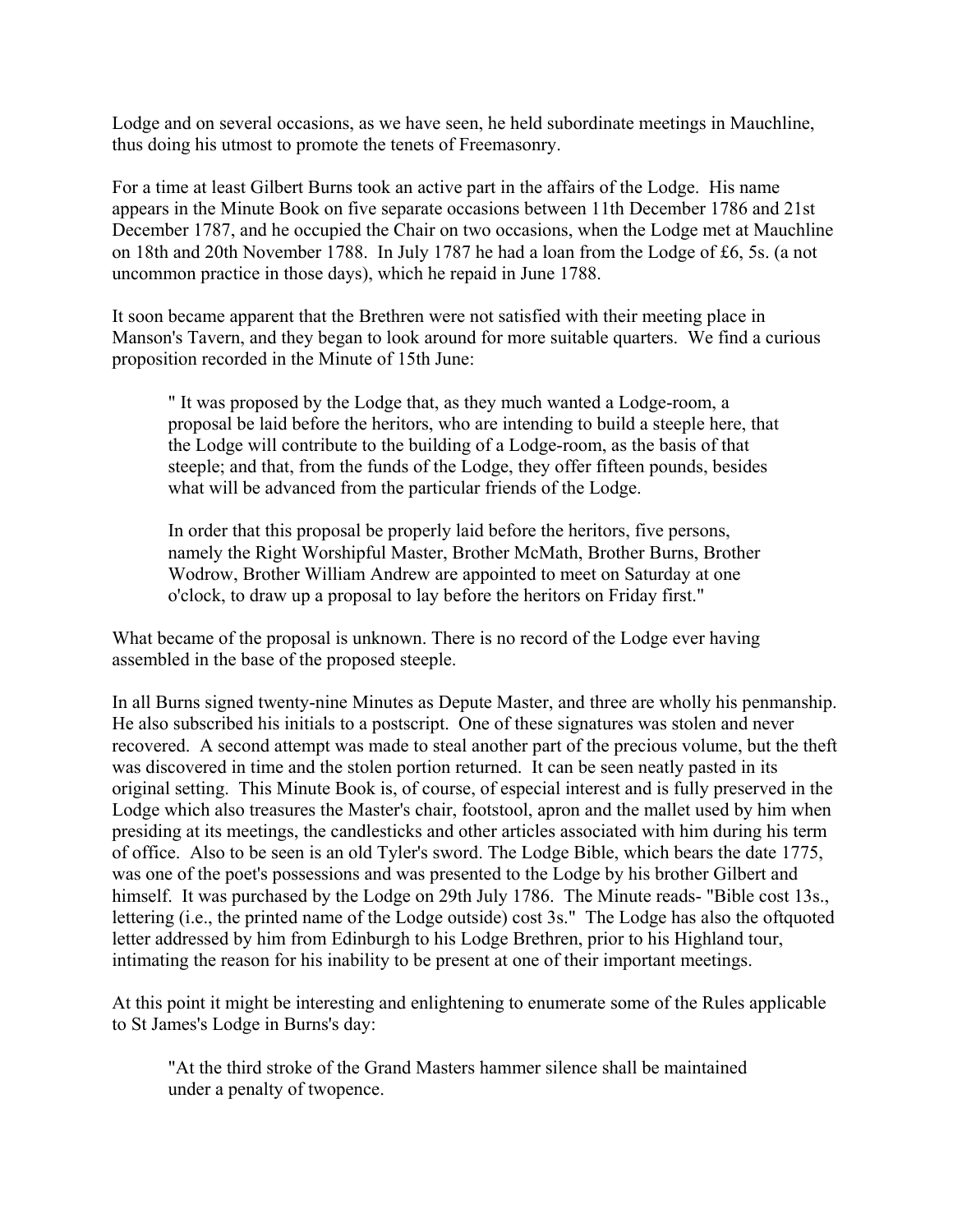"Whosoever shall break a drinking glass at any meeting shall be liable to the instant payment of sixpence sterling for it, and the same sum for every other he may break before he leaves the room or company

"Those not at meetings within an hour of the fixed time shall be fined

"If any Brother be so unfortunate as to have disordered his senses by strong liquors and thereby rendered himself incapable of behaving himself decently, peaceably and kind towards those around him, such Brother coming to the Lodge in that condition to the disturbance and disgust of his Brethren, shall be prudently ordered away to some place of safety in the meantime and at the next meeting shall submit to such censure and admonition from the Chair, and to such a fine inflicted by the Lodge on him as to them may appear proper to his crime, and deter him from it in all time coming.

"Whereas a Lodge always means a company of worthy men and circumspect, gathered together in order to promote charity, friendship, civility and good neighbourhood, it is enacted that no member of this Lodge shall speak slightingly, detractingly or calumniously of any of his Brethren behind their backs, so as to damage them in their professions or reputations without any certain grounds, and any member committing any such offence must humble himself by asking on his knees the pardon of such person or persons as his folly or malice hath aggrieved. Obstinate refusal to comply with this rule of the Brethren assembled shall be met with expulsion from the Lodge with every mark of ignominy and disgrace that is consistent with Justice and Freemasonry."

The excellent manner in which Burns carried out his duties may be gauged not only from his attendance record and his care of the Minutes of Proceedings, but also from the following letter written by Professor Dugald Stewart:-

"In Summer 1787 1 passed some weeks in Ayrshire, and saw Burns occasionally . ... I was led by curiosity to attend for an hour or two a Masonic Lodge in Mauchline, where Burns presided. He had occasion to make some short unpremeditated compliments to different individuals from whom he had no occasion to expect a visit, and everything he said was happily conceived and forcibly as well as fluently expressed. His manner of speaking in public had evidently the marks of some practice in extempore elocution."

Professor Dugald Stewart, who was then resident in Catrine, was admitted an honorary member of St James's Lodge, and the Minute recording his admission was signed "Robert Burns, D.M." The Professor was a member of Lodge Canongate Kilwinning and proved himself a very good friend to the poet during his residence in Edinburgh and according to Burns was "the most perfect character I ever saw." Their early morning walks on the Braid Hills were greatly enjoyed by both. During Burns's term of office as Depute Master the Brethren were convened no fewer than seventy times, at thirty-three of which he was present, and his attendances would doubtless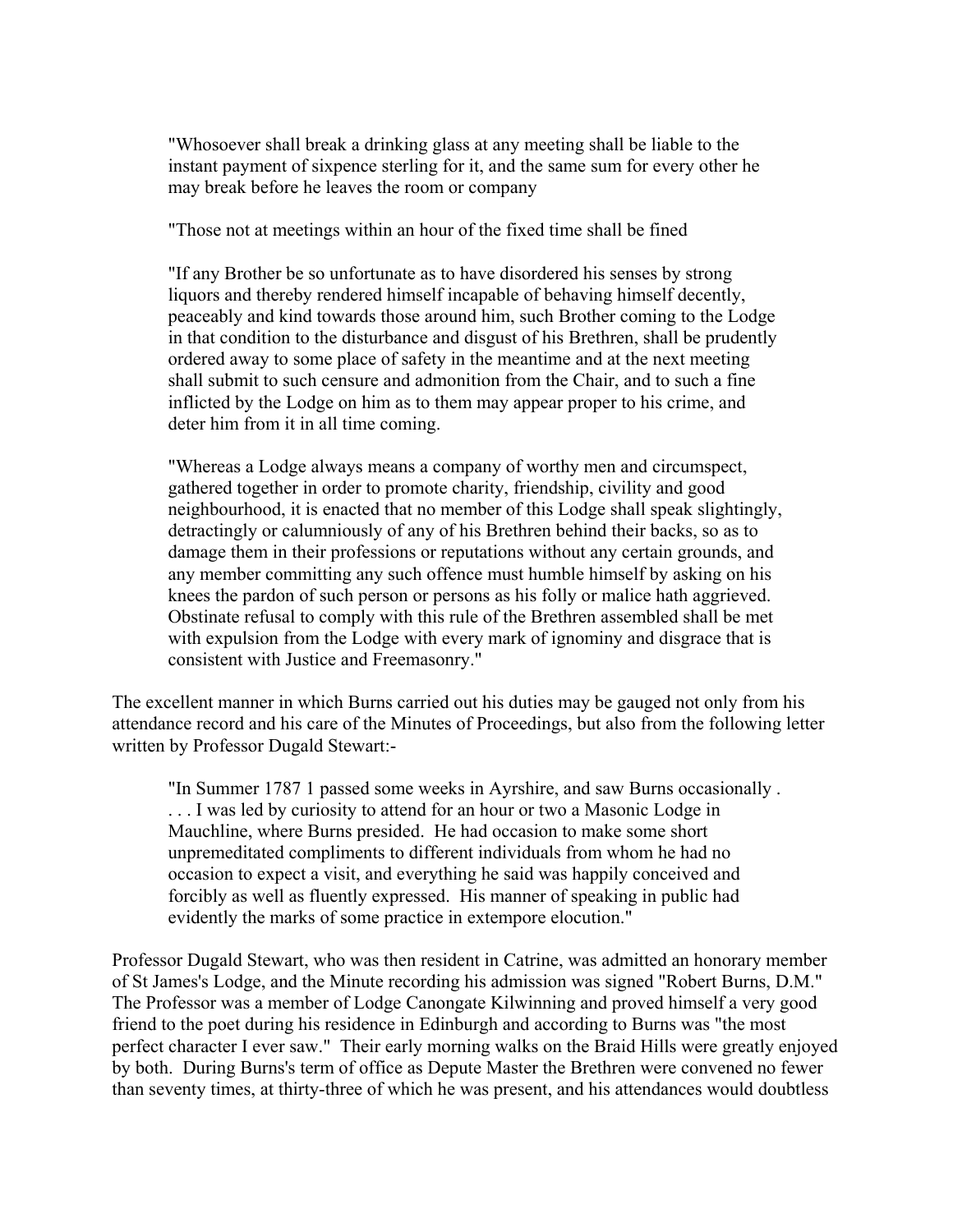have been more numerous had he not been away from the district for lengthy periods in these two momentous years, 1787-1788.

It is generally believed that he visited a number of Lodges in his immediate vicinity. At a meeting, on 27th March 1786, of Lodge Loudoun Kilwinning Newmilns, of which his friend Gavin Hamilton was Master, he was introduced to the Brethren and "much to the satisfaction of the Lodge," was admitted a member, Brother John Morton being "answerable for" his "admission money."

A writer in the Burns Chronicle of 1893 states that the poet was present at a Mason Lodge held at Sorn on 5th October 1786, and in the same Annual for 1905 we have it that he "mixed with the Brethren of the Craft in St Andrew's Lodge in Irvine," and that "it is conjectured that it was in that town" that the "stanza added in a Mason Lodge" was tacked on to his bacchanalian song, whose refrain is the " big-bellied bottle ":

> "Then fill up a bumper, and make it o'erflow, And honours Masonic prepare for to throw; May every true Brother of the Compass and Square Have a big-bellied bottle when harass'd with care! "

Notwithstanding the long distance he had to travel he never found the road to and from the Lodge wearisome. The thought of the meeting ahead and poetical composition so intruded into his mind that the miles would seem shorter. Masonic thoughts which are easily detectable in his poems can no doubt be traced to these evening walks. It has been said that Burns's attendances at Masonic meetings led him into excesses. His brother Gilbert's testimony on this point is surely an effective answer to those who would cast this slur on the poet:

"Towards the end of the period under review (in his twenty-fourth year), and soon after his father's death, he was furnished with the subject. of his epistle to John Rankin. During this period, also, he became a Freemason, which was his first introduction to the life of a boon companion. Yet, notwithstanding these circumstances, and the praise he has bestowed on Scotch Drink (which seems to have misled his historians) I do not recollect during these seven years, nor till towards the end of his commencing author (when his growing celebrity occasioned his often being in company), to have ever seen him intoxicated; nor was he at all given to drinking."

By this time Burns had become recognised as an outstanding poet and his poems had been well received by those who heard them. It was during the winter of 1785-1786 that the full strength of his genius shone forth as at no other time. His poems were known to comparatively few, however, but among those few were the members of his own Lodge, and they from the first recognised the poet's merits. On the suggestion of Gavin Hamilton, a lawyer, and landlord of Mossgiel Farm, Burns was persuaded to collect his writings and publish them by subscription, and so early in 1786 he went to Kilmarnock to arrange for this being done. He took up the suggestion with enthusiasm, and it is not too much to say that the Brethren of his Lodge were, out of friendship to their brother Mason, largely responsible for the first edition of his poems.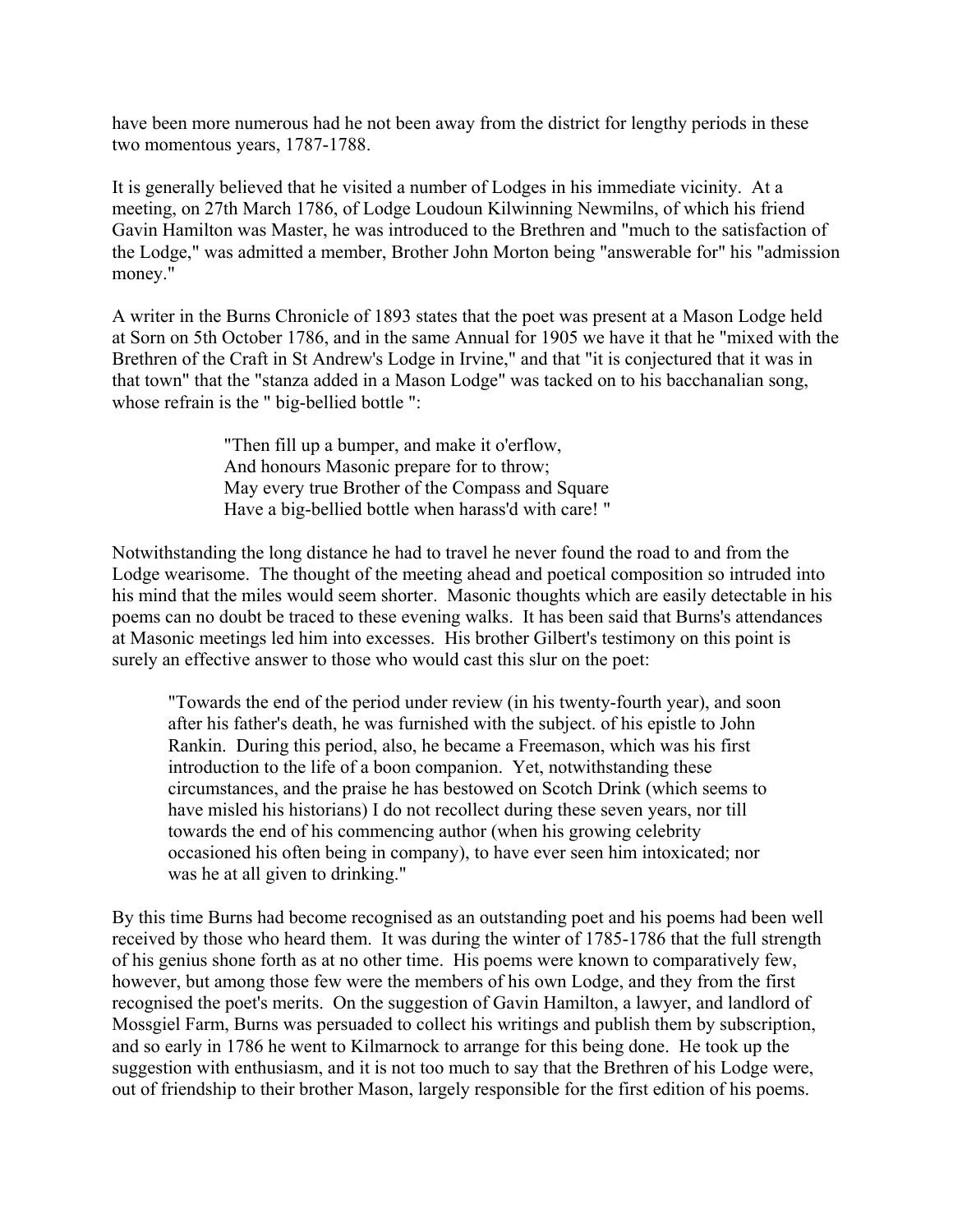The Brethren of St John's Lodge, Kilmarnock, which he frequently visited, also assisted very handsomely by subscribing freely themselves and getting others to supplement their action. They agreed to take 350 copies as soon as they were printed, the Right Worshipful Master subscribing for 35 copies and another Brother for 75. This volume might with every justification be called a Masonic Edition. Burns himself could not find the means to publish it, but his Masonic Brethren loyally supported him in ensuring the success of the venture, which was, as might be expected, dedicated to Gavin Hamilton. John Wilson, an enthusiastic Mason, was the printer of this First Edition. It cannot fail to be noticed that contact with Freemasons and Freemasonry runs like a golden thread throughout the poet's life, and the friends he met in the Craft had no small share in shaping his destiny. Well may Scottish Masons claim to have "deserved well of humanity," for they saved from oblivion these gems of poetry and song which came from "the soul of a man."

Meantime he was having serious domestic troubles, Jean Armour and Mary Campbell had entered into his life, and his farming losses were heavy. The Highland Mary episode wherein Mary Campbell and Robert Burns enacted their betrothal, on opposite banks of the River Ayr, with ritualistic ceremony had a Masonic touch about it: vows of fidelity were pronounced, Bibles exchanged, the names of the contracting parties being written on the fly-leaves, along with Burns's Masonic Mark with, on the one leaf, "And ye shall not swear by my name falsely. . . I am the Lord" from Leviticus, Chap. xix., v. 12, and on the other, "Thou shalt not forswear thyself, but shalt perform unto the Lord thine oaths" from St Matthew, Chap. v., v. 33. This historic Bible with the signatures erased and part of the " Mark " obliterated fell into the hands of a relative of Mary Campbell after her death, was purchased in Canada for £25, and may be seen in the Burns Museum in the Monument on the banks of the Doon.

Burns was so weighed down by despondency that it was in the hope of bettering his position that he made up his mind on 12th June to proceed to Jamaica to take up an appointment there. One can easily understand in what stress he must have been when he entertained such a thought. Freemasonry had taught him "ever to remember that the Almighty had implanted in his breast a sacred attachment towards that country whence he derived his birth and infant nurture." In his early years he had again and again nourished the hope that he would "for puir auld Scotland's sake" make "some usefu' plan or book" or "sing a sang at least."

He was re-elected to the Depute Mastership on 16th June 1786, his brother Gilbert going into the Senior Warden's Chair. It is rather curious that he should have allowed his name to go forward on that date for re-election to this office as he had already set his mind on Jamaica, and on 23rd June he recited his "Farewell to the Brethren of St James's Lodge." This meeting was probably that to which he had sent his poetical invitation to his doctor, Dr Mackenzie of Mauchline.

> "Friday first's the day appointed By our Right Worshipful anointed, To hold our grand procession; To get a blad o' Johnny's morals, And taste a swatch o' Manson's barrels I' the way of our profession.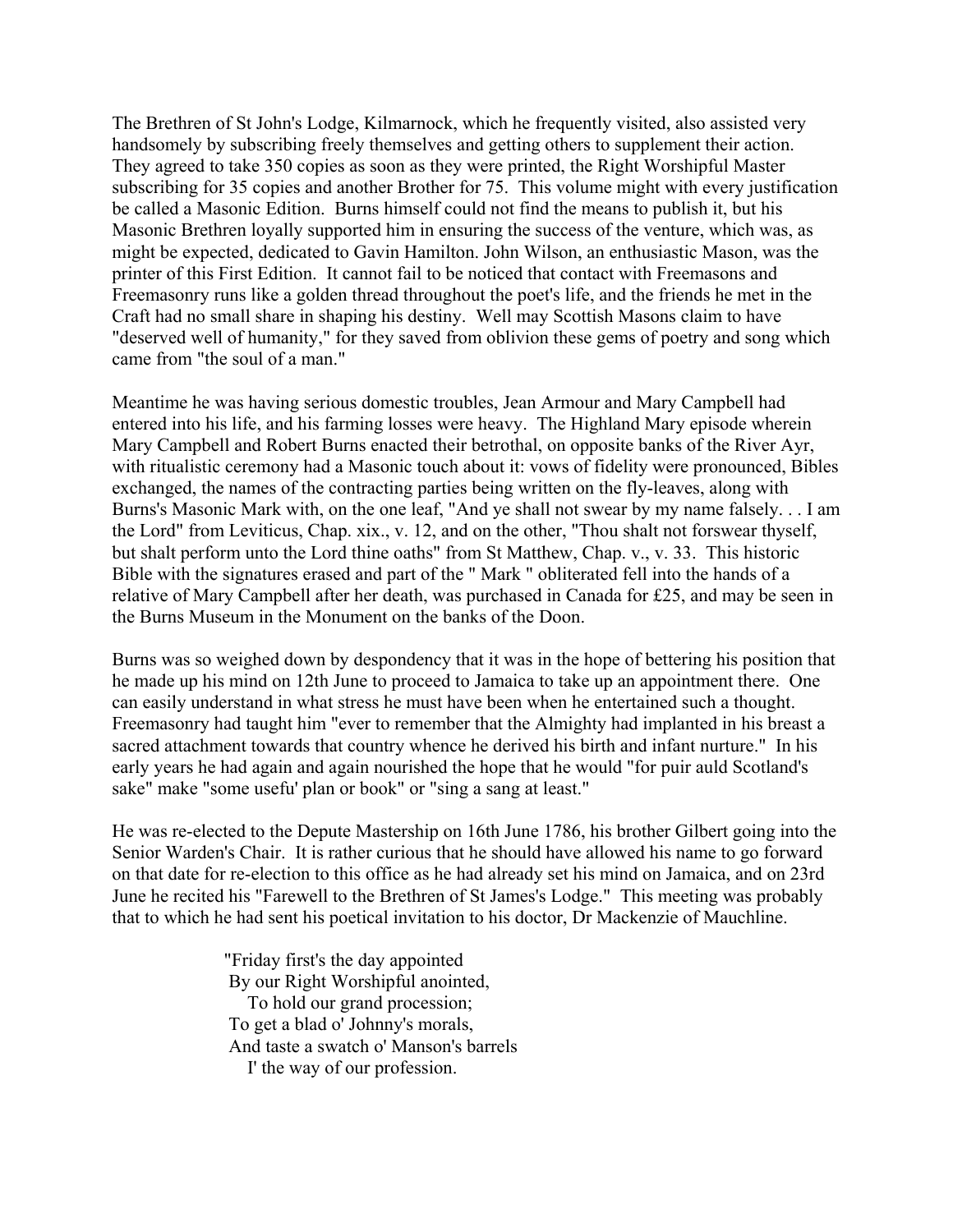Our Master and the Brotherhood Would a' be glad to see you; For me I would be mair than proud To share the mercies wi' you. If Death, then, wi' skaith, then, Some mortal heart is hechtin', Inform him, and storm him, That Saturday you'll fecht him."

The "Day appointed" was the anniversary of St John the Baptist, and this was observed by the Brethren walking in procession. It was "Carnival day in Tarbolton." As Mid-summer Day was one of the few occasions on which Freemasonry came before the public, Burns was especially anxious that there should be a good muster of the Brethren and so used to address the members personally. The poem quoted above has been preserved with the signature "Robert Burns, D.M." and dated from "Mossgiel, 14th June, A.M. 1790."

The famous Kilmarnock Edition of his poems was published on 31st July, met with instant success, and he suddenly leapt into fame. The whole 600 copies were bought up in the matter of a few weeks, he himself being richer by £20. What these volumes are worth to-day it would be difficult to assess.

His passage to Jamaica had been booked. His vessel was due to sail at the end of November. He had written his "Farewell to the Brethren," and Scotland seemed on the point of losing her illustrious son, when a letter written by Doctor Blacklock to a friend, and which Burns received, caused him to change his mind, overthrow all his schemes, and remain in his native land, where new prospects to his poetic ambition were opened up. To quote his own words:

"I had just taken the last farewell of a few friends; my chest was on the road to Greenock; I had composed the last song I should ever measure in Caledonia; when Dr Blacklock's opinion that I would meet with encouragement in Edinburgh for a second edition fired me so much that I posted away to that city."

This "last song" was "The gloomy night is gathering fast." Had Burns's intention to emigrate been fulfilled it is more than likely that his great "Farewell" poem would have concluded his active connection with Scottish Freemasonry.

> "Adieu! a heart-warm, fond adieu Dear brothers of the mystic tie! Ye favour'd, ye enlighten'd few, Companions of my social joy! Tho' I to foreign lands must hie, Pursuing Fortune's slidd'ry ba', With melting heart, and brimful eye, I'll mind you still, tho' far awa'.

> Oft have I met your social band, And spent the cheerful festive night;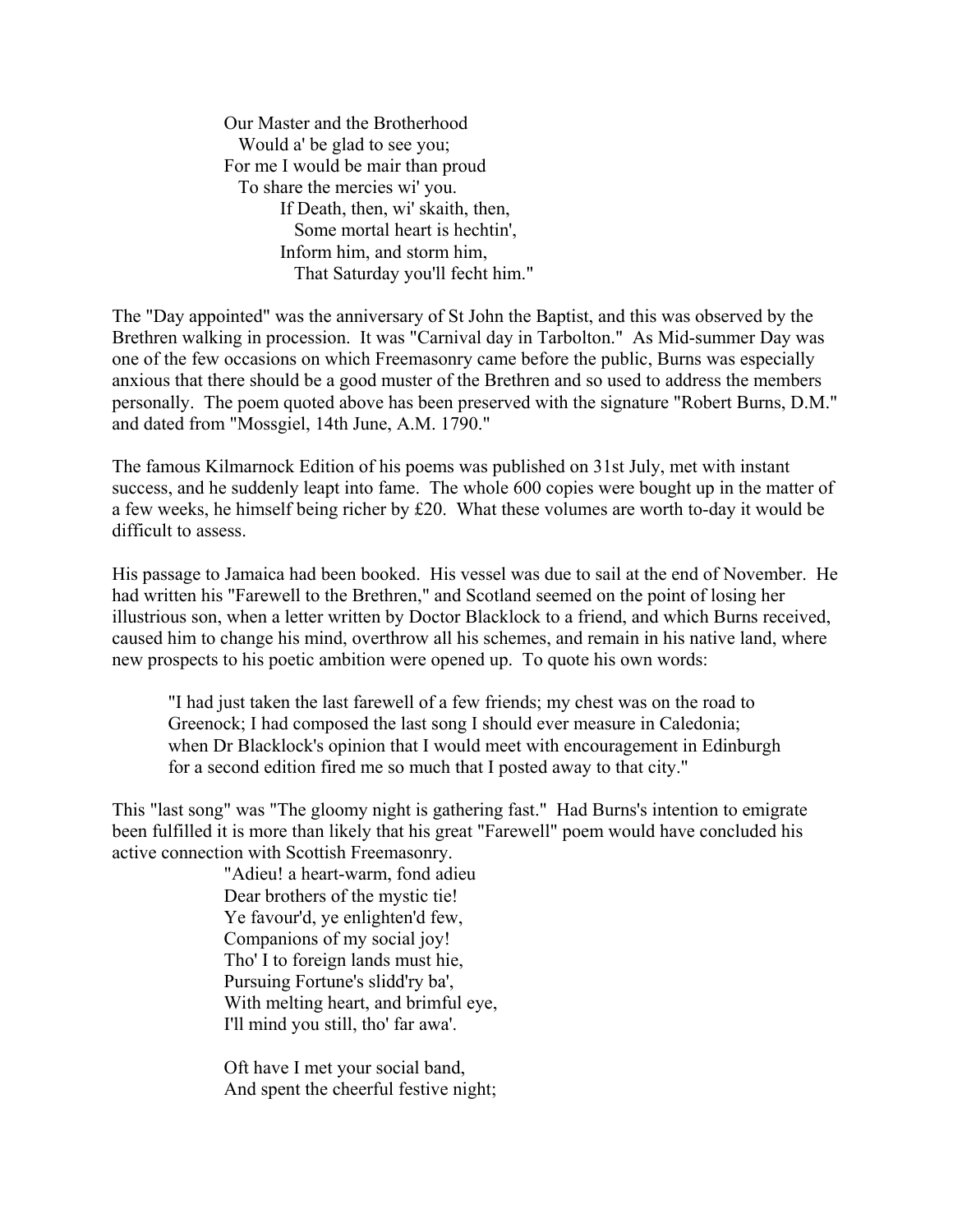Oft honour'd with supreme command, Presided o'er the sons of light; And by that hieroglyphic bright, Which none but craftsmen ever saw! Strong mem'ry on my heart shall write Those happy scenes when far awa'.

May freedom, harmony and love, Unite you in the grand design, Beneath th'omniscient eye above, The glorious architect divine! That you may keep th'unerring line, Still rising by the plummet's law, Till order bright completely shine, Shall be my prayer when far awa'.

And you, farewell! whose merits claim, Justly that highest badge to wear! Heav'n bless your honour'd, noble name, To masonry and Scotia dear! A last request, permit me here, When yearly ye assemble a', One round, I ask it with a tear, To him, the bard that's far awa' ! "

Some of his biographers have stated that by the time he reached the last stanza many of the Brethren were in tears.

The person entitled to wear the " Highest Badge " was the Master of the Lodge, and the Master of St James's at that date was Captain, afterwards Major-General James Montgomerie, a younger brother of Colonel Hugh Montgomerie, afterwards Earl of Eglinton. Some authorities assert that the reference is to the Grand Master Mason of Scotland, William Wallace, Sheriff of Ayr. The poet's request to be remembered yearly at the festive board is regularly honoured in St James's Lodge.

On 26th October Burns was made an honorary member of Kilmarnock Kilwinning St John, No. 24 (now No. 22), which met in the old Commercial Inn, now demolished, in Croft Street. He was pleased at the honour conferred upon him and in recognition wrote the stanzas beginning "Ye sons of Old Killie, assembled by Willie," the Christian name of the reigning Master whose name appears at the close of the following Minute:"

"Oct. 26th, 1786."

"Present the Right Worshipful Master, Deputy Master and several Brethren, when John Galt, farmer, in Cressland, was, upon his petition, made and entered Apprentice. At same time Robert Burns, poet, Mauchline, a member of St James's, Tarbolton, was made an honorary member of this Lodge."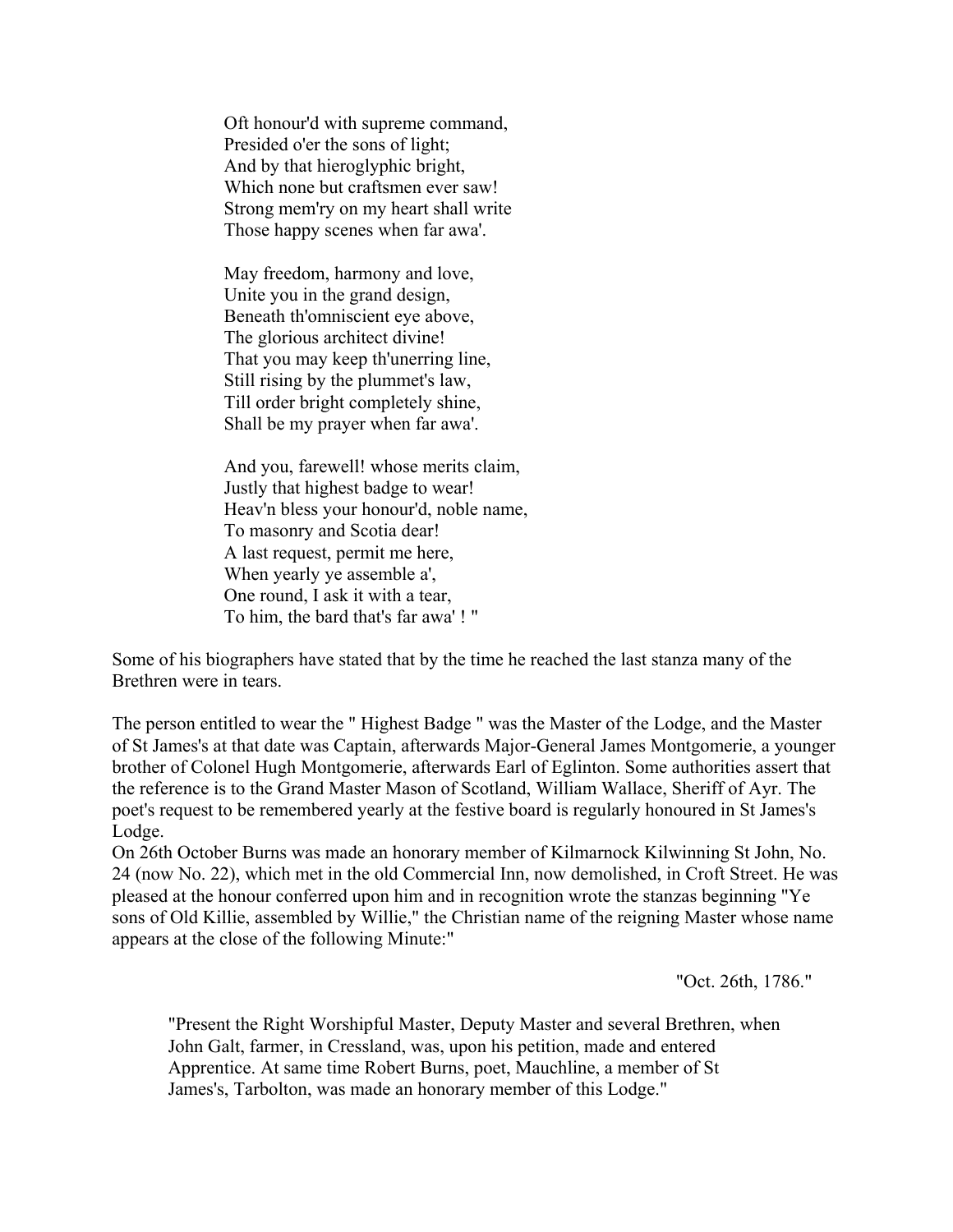## (Signed) "Will Parker."

"Ye sons of Old Killie, assembled by Willie, To follow the noble vocation; Your thrifty old mother has scarce such another To sit in that honoured station.

Within this dear Mansion, may wayward Contention Or withered Envy ne'er enter; May Secrecy round be the mystical bound, And brotherly Love be the Centre! "

Several Lodges now began to recognise the genius of the poet and also to show their appreciation of the man. In this connection it is noteworthy that Kilmarnock Kilwinning conferred on him his first honorary membership, and it was the first occasion on which he is described as a poet. This Lodge has amongst its many treasured possessions a Master's mallet presented to the Lodge by Burns, and a holograph letter from Sir Walter Scott. Here is a copy of the letter:

"Sir,- I am much gratified by the sight of the portrait of Robert Burns. I saw that distinguished poet only once, and that many years since, and being a . bad marker of likenesses and recollector of faces, I should in an ordinary case have hesitated to offer an opinion upon the resemblance, especially as I make no pretension to judge of the fine arts. But Burns was so remarkable a man that his features remain impressed on my mind as I had seen him only yesterday, and I could not hesitate to recognise this portrait as a striking resemblance of the poet, though it had been presented to me amid a whole exhibition.

> I am, sir, Your obedient servant, WALTER SCOTT.

Edinburgh, 14 November (1829)."

Burns presided at a meeting of. his Lodge on 10th November 1786, soon after which he set his face towards Edinburgh, reaching there on 28th November and taking up his residence with his friend John Richmond in Baxter's Close, Lawnmarket. In the metropolis he was to spend some of the happiest moments of his life, and these were closely bound up with Freemasonry. Two days after his arrival the Grand Lodge of Scotland celebrated the Festival. of Saint Andrew. The Brethren assembled in the aisle of St Giles and walked in procession to St Andrew's Church, where a Masonic service was conducted. Bums may have been in that procession as invitations were issued to Brethren of country Lodges requesting their presence at the function. Shortly after his arrival in the city he was introduced to Lodge Canongate Kilwinning by Brother James Dalrymple of Orangefield near. Ayr, and *who* had previously known the poet. He is reputed to have attended a meeting of this Lodge on 7th December, but Brother D. Murray Lyon does not admit to definite evidence on the point. If he was there, and whether or not, he met Lord Glencairn and the Hon. Henry Erskine, both introduced by Brother Dalrymple. Of these three Brethren Burns writes in terms of the highest praise.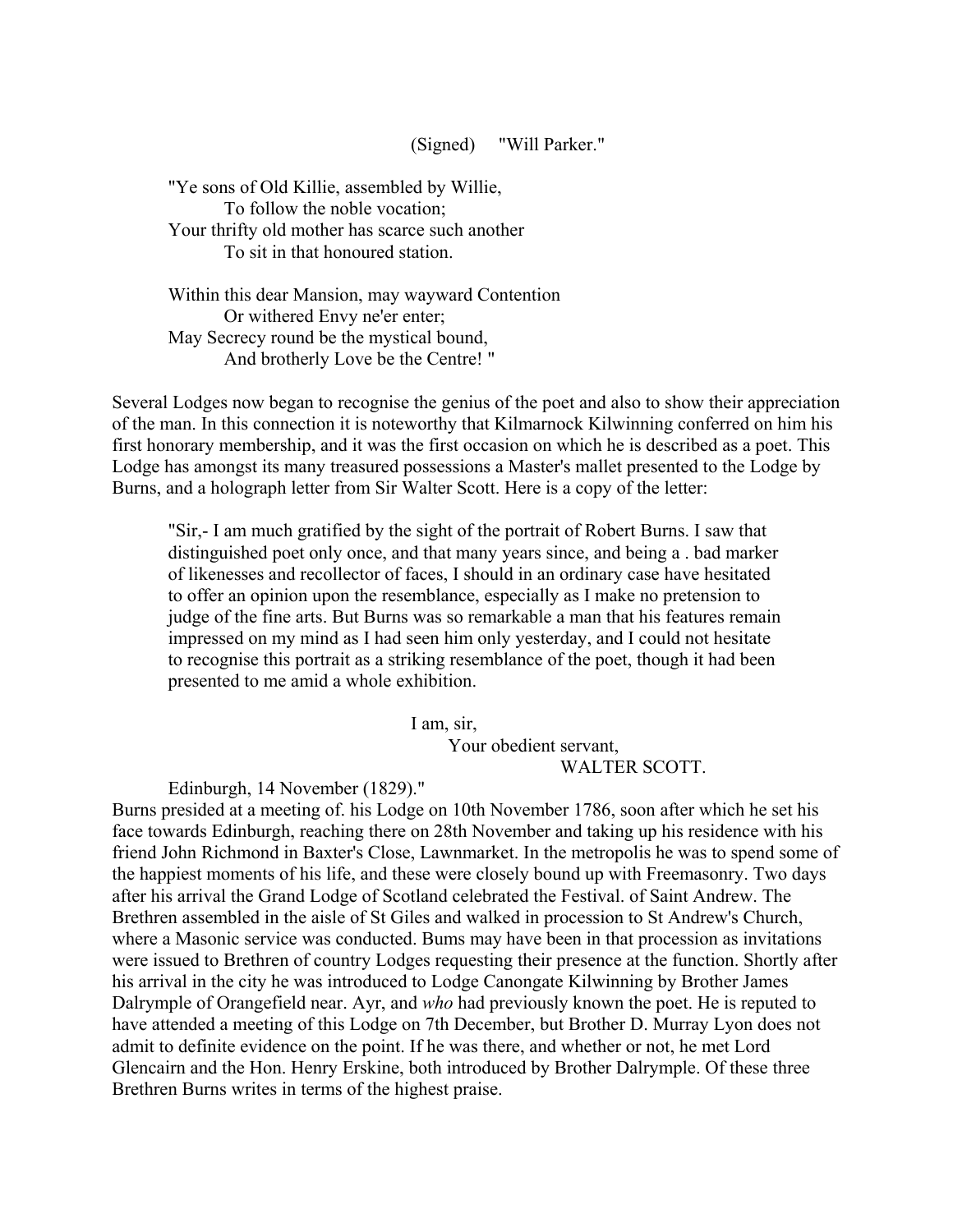In conversation with his friend Gavin Hamilton the same evening, he says:

"I am in a fair way to becoming as eminent as Thomas A Kempis or John Bunyan . . . . My Lord Glencairn arid the Dean of Faculty, Mr H. Erskine, have taken me under their wing; and by all probability I shall soon be the tenth worthy, and the eighth wise man of the world . . . . I have met in Mr Dalrymple, of Orangefield, what Solomon emphatically calls `A friend that sticketh closer than a brother.'"

The Earl of Glencairn never lost interest in Burns. He introduced him to Creech the publisher, secured the patronage of the Caledonian Hunt, did everything in his power to obtain subscribers among the nobility, and used his influence to get Burns into the Excise. Burns was not the man to allow this kindness to pass without showing his appreciation. Some three years later Glencairn died, and when the poet learned of this he wrote to the factor in these words:

"Dare I trouble you to let me know privately before the day of interment, that I may cross the country and steal among the crowd to pay a tear to the last sight of my ever revered benefactor? "

And in addition to this he composed in his "Lament for James, Earl of Glencairn" one of the finest stanzas he ever wrote:

"The bridegroom may forget the bride Was made his wedded wife yestreen; The monarch may forget the crown That on his head an hour has been; The mother may forget the bairn That smiles sae sweetly on her knee; But I'll remember thee, Glencairn, And a' that thou hast done for me!"

In Edinburgh he was to find many of the literati who thought highly of him. Principal Robertson, for example, owned that he scarcely ever met any man whose conversation displayed more intellectual vigour. Dugald Stewart's reference to him has already been noted. Dalzel, Professor of Greek in Edinburgh University says:

"We have a poet in town just now, whom everybody is taking notice ofa ploughman from Ayrshire - a man of unquestionable genius. He runs the risk of being spoiled by the excessive attention paid him just now by persons of all ranks. Those who know him best say he has too much good sense to allow himself to be spoiled."

Burns's fame was now rapidly growing and he threw himself zealously into the work of publishing a second and enlarged volume of his poems. He was to find that the Masonic associations which had proved so helpful in the issue of his Kilmarnock Edition were to stand him in good stead again. These friends were practically all members of Lodge Canongate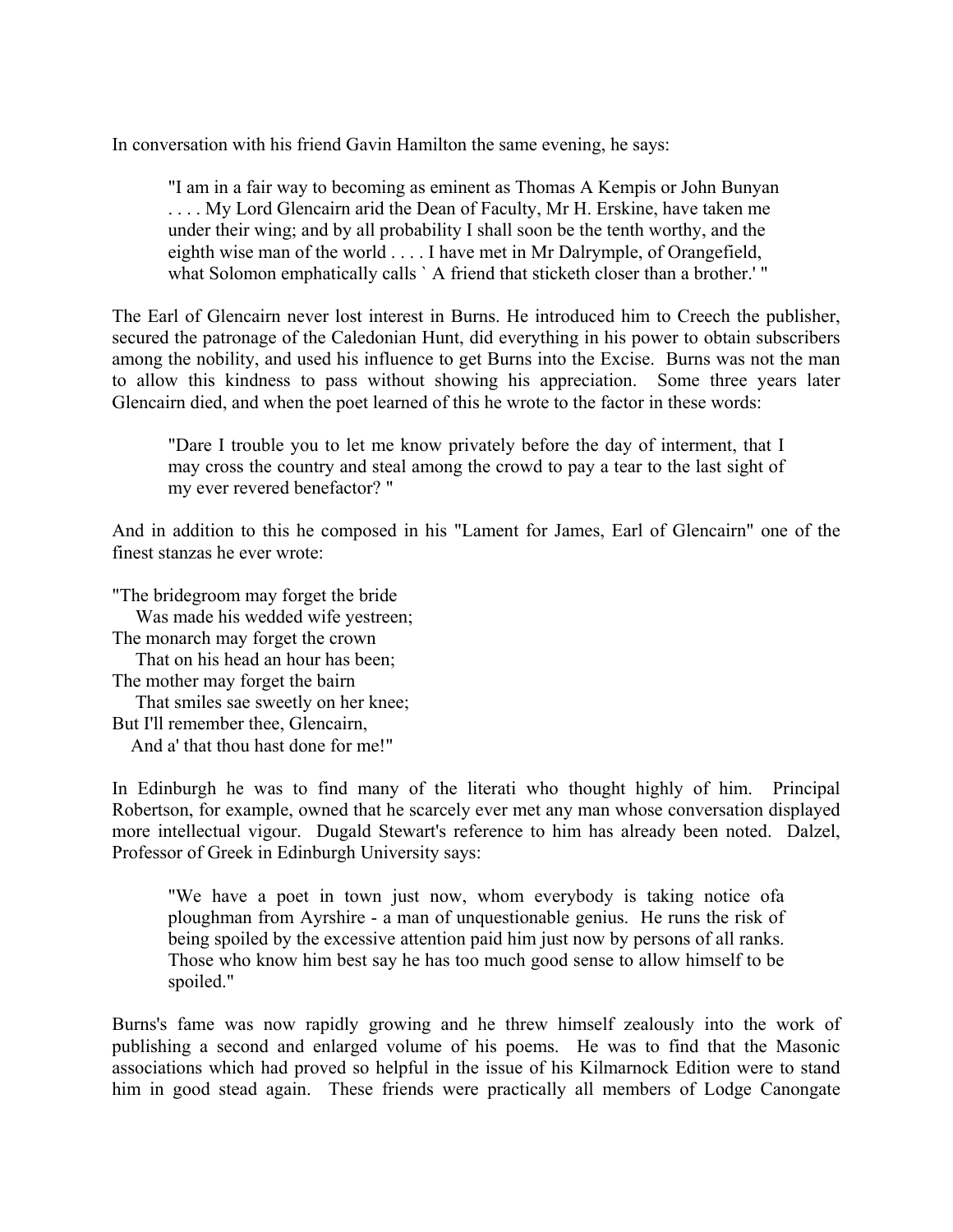Kilwinning.

He definitely visited Lodge St Andrew on 12th January 1787, on the occasion of a visitation from Grand Lodge when the Grand Master Charteris unexpectedly gave the toast "Caledonia and Caledonia's Bard, Brother Burns." The following day Brother John Ballantine of Ayr received this letter from the poet describing his visit to the Lodge:

"I went to a Mason Lodge yesternight where the Most Worshipful Grand Master Charteris and all the Grand Lodge of Scotland visited. The meeting was most numerous and elegant; all the different Lodges about town were present in all their pomp. The Grand Master, who presided with great solemnity, and honour to himself as a Gentleman and Mason, among other general toasts gave `Caledonia and Caledonia's Bard, Brother Burns,' which rung through the whole Assembly with multiplied honours and repeated acclamations. As I had no idea such a thing would happen, I was downright thunderstruck, and trembling in every nerve made the best return in my power. Just as I finished, some of the Grand Officers said so loud as I could hear, with a most comforting accent, `Very well indeed,' which set me something to rights again."

Two weeks afterwards, on 1st February, we find him in Canongate Kilwinning Lodge, surrounded by some of the literary personalities of Edinburgh, and there he was affiliated as set forth in the following short Minute:

"The Right Worshipful Master (Alexander Fergusson of Craigdarroch) having observed that Brother Burns was at present in the Lodge, who is well known as a great poetic writer, and for a late publication of his works, which have been universally commended, and submitted that he should be assumed a member of this Lodge, which was unanimously agreed to, and he was assumed accordingly."

The Minute concludes thus:

"Having spent the evening in a very social manner, as the meetings of the Lodge always have been, it was adjourned till next monthly meeting," and it was at this meeting on 1st March that Burns is supposed to have been installed as Poet Laureate. The Minute of 1st February went upon the Lodge Book, and it is preserved to-day in the Lodge among its choicest treasures. The meeting on 1st February was, so far as in known, the last Masonic meeting attended by Burns in Edinburgh, if we omit the ceremony of the Poet Laureateship on 1st March, about which there has been so much dispute. The matter has never been satisfactorily cleared up. Lodge books in those days were very imperfectly kept. Many of the Minutes were not even signed. For example, there is no Minute in the St Andrew's Lodge Books that Burns was ever in that Lodge, and his visit there might never have been remembered had he not happened to refer to it in the letter already quoted to one of his friends.

With regard to the much discussed meeting of Lodge Canongate Kilwinning on 1st March 1787, it has been assumed that the business which was to have come before the meeting was in the first place to send a letter of congratulation to the Prince of Wales, who had on 6th February been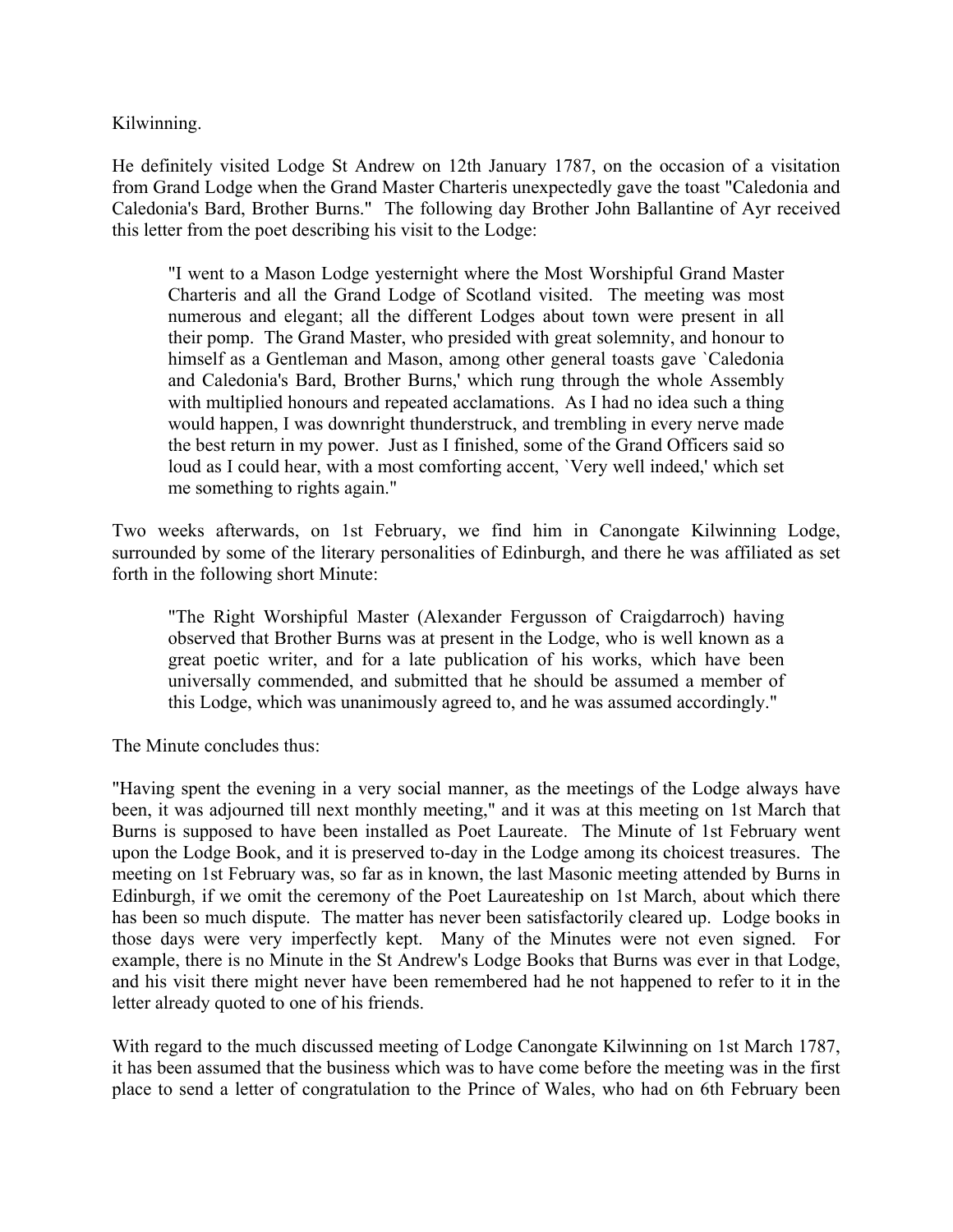initiated into the mysteries of Freemasonry at the Star and Garter, London, and secondly to confer a mark of respect on Robert Burns. But the Minute in question as it appears in the Canongate Kilwinning records reads:

"St John's Chapel, I st March 1787.-The Lodge being duly constituted, it was reported that since last meeting" (and here follow the names of newly made Entered Apprentices and Fellows of Craft) "no other business being before the meeting the Lodge adjourned."

No word here of Burns's installation as Poet Laureate nor of any congratulatory epistle to the Prince of Wales.

Was he referring to the Laureateship when he penned the following lines in acknowledgement of a present from a friend?

> "But Latin Willie's reek noo raise (Willie Nicol) He'd seen that nicht Rab crown'd wi' bays."

It would appear that as far as Lodge Canongate is concerned the first reference to Burns's inauguration to the Poet Laureateship was not until 1815, when the Brethren were asked to subscribe to the fund for the erection of the Mausoleum of Burns who, they said, "had been Poet Laureate to the Lodge," this being followed in 1835 when James Hogg, the Ettrick Shepherd, was elected to succeed Burns as Poet Laureate, acknowledged the honour conferred upon him as well as the compliment of being Burns's successor. The Brethren drank to the memory of Burns as "the last Poet Laureate of the Lodge." if any of those who were members of the Lodge in 1787 were present on either or both of these dates they must have known the facts. Certain it is that the statements were never contradicted.

An interesting correspondence between Brother H. C. Peacock, Secretary of the Lodge, and Brother D. Murray Lyon is to be found in *The History of the Lodge Canongate Kilwinning, No. 2*, by Allan Mackenzie, R.W.M., in 1883-1887, regarding the controversy.

The Edinburgh Edition of Burns's poems was published on 21st April 1787, from the publishing shop of Mr Creech, in the Luckenbooths. It was in a handsome octavo volume, price five shillings. Creech's advertisement contained the following note: --

"As the book is published for the sole benefit of the author, it is requested that subscribers will send for their copies: and none will be delivered without money."

The Kilmarnock Preface was abandoned and in its place appeared a

DEDICATION

TO THE NOBLEMEN AND GENTLEMEN

## OF THE CALEDONIAN HUNT

and then follows the Preface by Burns. The list of Subscribers extended to over thirty-eight pages comprising 1,500 persons subscribing for 2,800 copies. Many of them were members of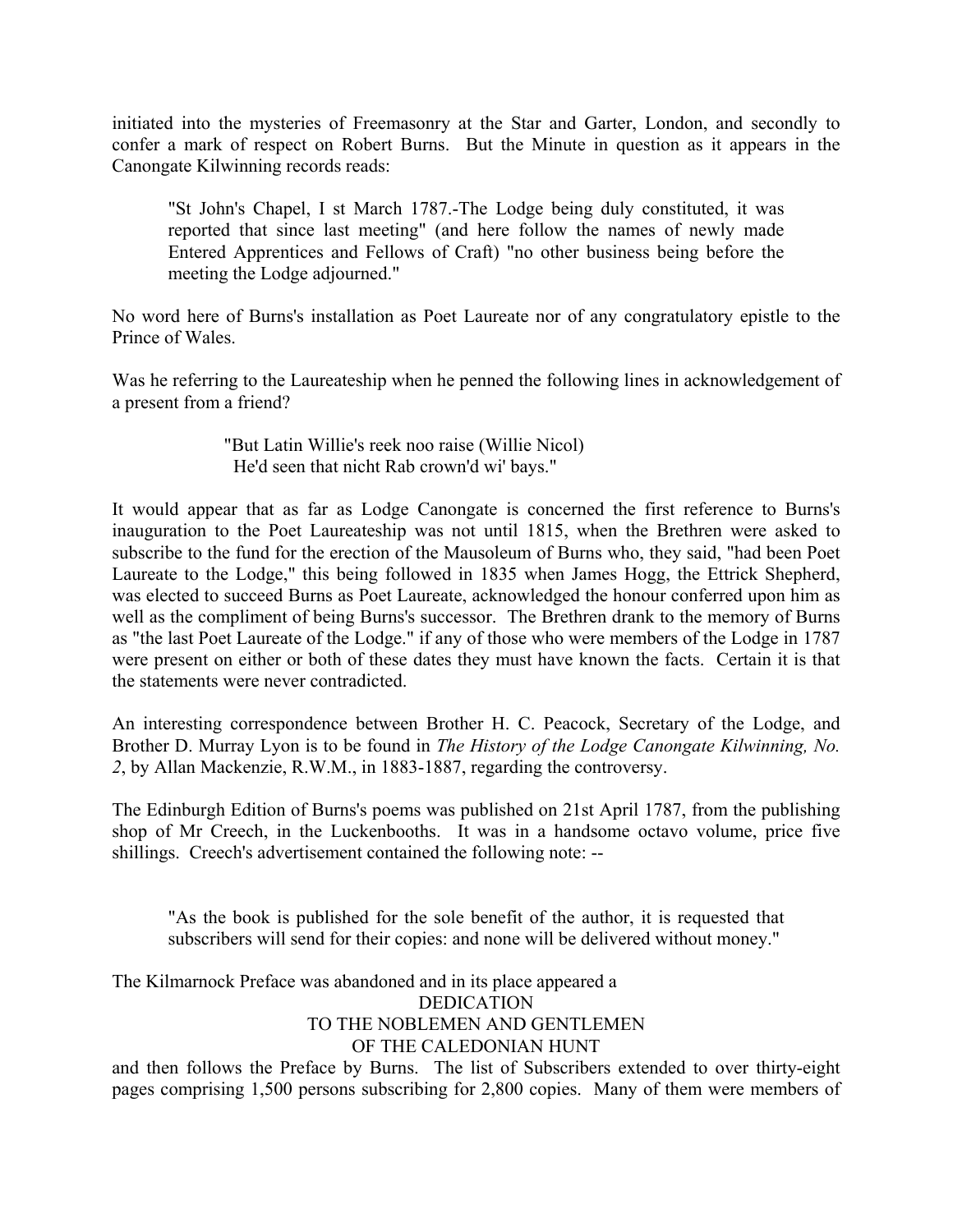Canongate Kilwinning. Smellie, his printer, Creech, his publisher, and Naysmith, who provided the frontispiece to his works, were all Masons. In that connection it has been said that "surely never book came out of a more Masonic laboratory." It was, too, his Brother Mason, John Ballantyne of Ayr who, hearing that poverty prevented the publication of a second edition of his poems offered to lend him the money required for the purpose.

> "Affliction's sons are brothers in distress; A brother to relieve, how exquisite the bliss."

There is no doubt that his connection with Freemasonry in Edinburgh was the most interesting and to him the most enjoyable period of his life, and it was during the few months spent there that his genius was appreciated and rewarded.

After having spent about five months in the Capital he set out on 6th May 1787 on a tour to the South of Scotland with Mr Robert Ainslie, a young lawyer, to whom he had been introduced at a Masonic meeting. They visited a number of interesting spots and met several distinguished people. On 7th May they reached Coldstream and crossed the border into England. Burns's love for his native land overcame him here and he could not refrain from uttering aloud, with deep emotion and devotion, the two concluding stanzas of "The Cottar's Saturday Night," four of the lines being:

> "O Scotia! my dear, my native soil! For whom my warmest wish to Heaven is sent! Long may thy hardy sons of rustic toil Be blest with health and peace and sweet content! "

On 18th May they arrived at Eyemouth where, through the influence of their host, a meeting of the Lodge was convened for the next day, and there Burns and Ainslie were made Royal Arch Masons, as set forth in the following Minute:--

"Eyemouth, 19th May 1787.

"At a general encampment held . . ." in Lodge St Ebbe, "the following Brethren were made Royal Arch Masons-namely Robert Burns . . . and Robert Ainslie . . . . Robert Ainslie paid one guinea admission dues: but on account of R. Burns's remarkable poetical genius, the encampment unanimously agreed to admit him gratis, and considered themselves honoured by having a man of such shining abilities for one of their companions."

The members of the Lodge forming this "general encampment " secured an English Charter some three months later authorising them to be erected into a Chapter, bearing the name of " Land of Cakes " R.A. Chapter, No. 52, on the English Roll. The Chapter is now Scottish, No. 15.

Having parted with Ainslie he crossed the north of England to Dumfries, where he stayed two days and was presented with the freedom of the burgh. Ayr and Mossgiel were reached on 9th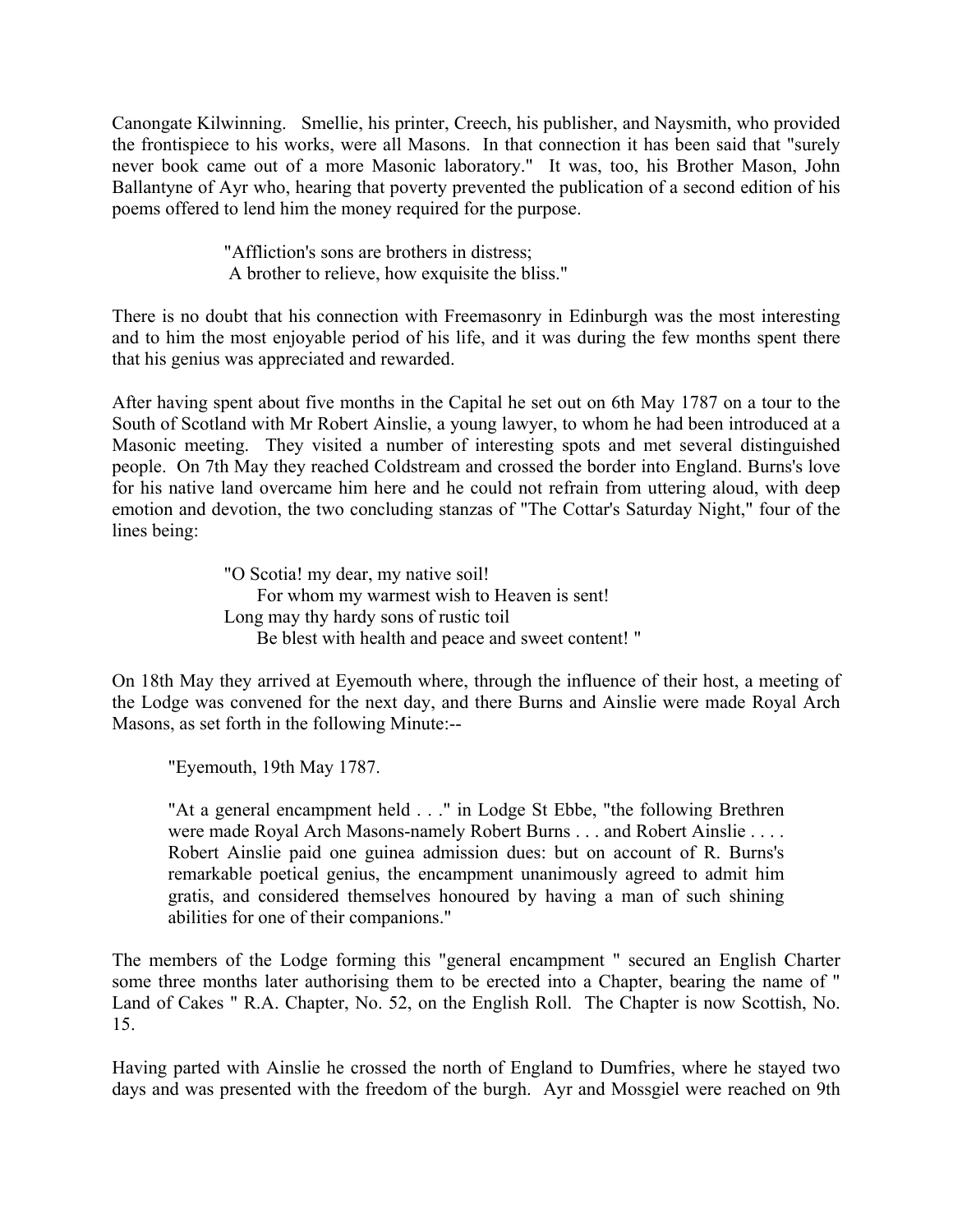June and ten days later he was re-elected Depute Master of his Lodge, but there is no record of his being at the meeting and the Minute is unsigned. St James's Lodge sometimes met by deputation at Mauchline. On 25th July he presided at a meeting there, honorary membership being conferred on several well-known Masons, including Professor Dugald Stewart, who had on more than one occasion befriended the poet.

In the early days of August Burns returned to Edinburgh to settle with his publisher. An important meeting of his Lodge was due, and he found himself unable to be present. He accordingly sent the following letter to his Tarbolton Lodge, addressed "Men and Brethren" and with the date "Edinburgh, 23rd August 1787:--

"I am truly sorry it is not in my power to be at your quarterly meeting. If I must be absent in body, believe me I shall be present in spirit. I suppose those who owe us monies, by bill or otherwise, will appear - I mean those we summoned. If you please, I wish you would delay prosecuting defaulters till I come home. The court is up, and I will be home before it sits down. In the meantime to take a note of who appear and who do not, of our faulty debtors, will be right in my humble opinion; and those who confess debt and crave days, I think we should spare them. Farewell!

Within your dear Mansion may wayward Contention Or withered Envy ne'er enter; May Secrecy round be the mystical bound, And brotherly Love be the Center!!!

ROBERT BURNS."

The quatrain above it will be recalled was the last of the verses he wrote to Lodge Kilmarnock Kilwinning on his receiving honorary membership there. One word only was changed, viz.:-"your" replacing "their" in the first line.

Two days later he set out on his Highland tour with Willie Nicol, immortalised as having "brewed a peck o' maul," said to be the greatest drinking song in any language. They reached beyond Inverness, travelling in all nearly 600 miles over a period of twenty-two days, and meeting many Masonic Brethren en route. Tradition has it that he was made an honorary member of Lodge Ancient Brazen, No. 17, Linlithgow, but there is no record of this having taken place. Lodge Stirling Ancient, No. 30, also believes that he attended a meeting of the Brethren and entered his name in the Attendance Book. This register used to be displayed to visitors, but on one occasion it was found that the page containing the poet's signature had been removed, and at a subsequent date the register too disappeared. This would almost indicate that he was in reality a visitor there. Their arrival in Edinburgh on 16th September completed the tour.

Burns spent the winter in the Capital prodding his publisher for a settlement. When this was squared he found himself enriched to the extent of £500. He was also in communication with Brother Patrick Millar of Dalswinton for a lease of the farm of Ellisland, and at the same time was seeking, through the good offices of one of his brother Masons, an appointment in the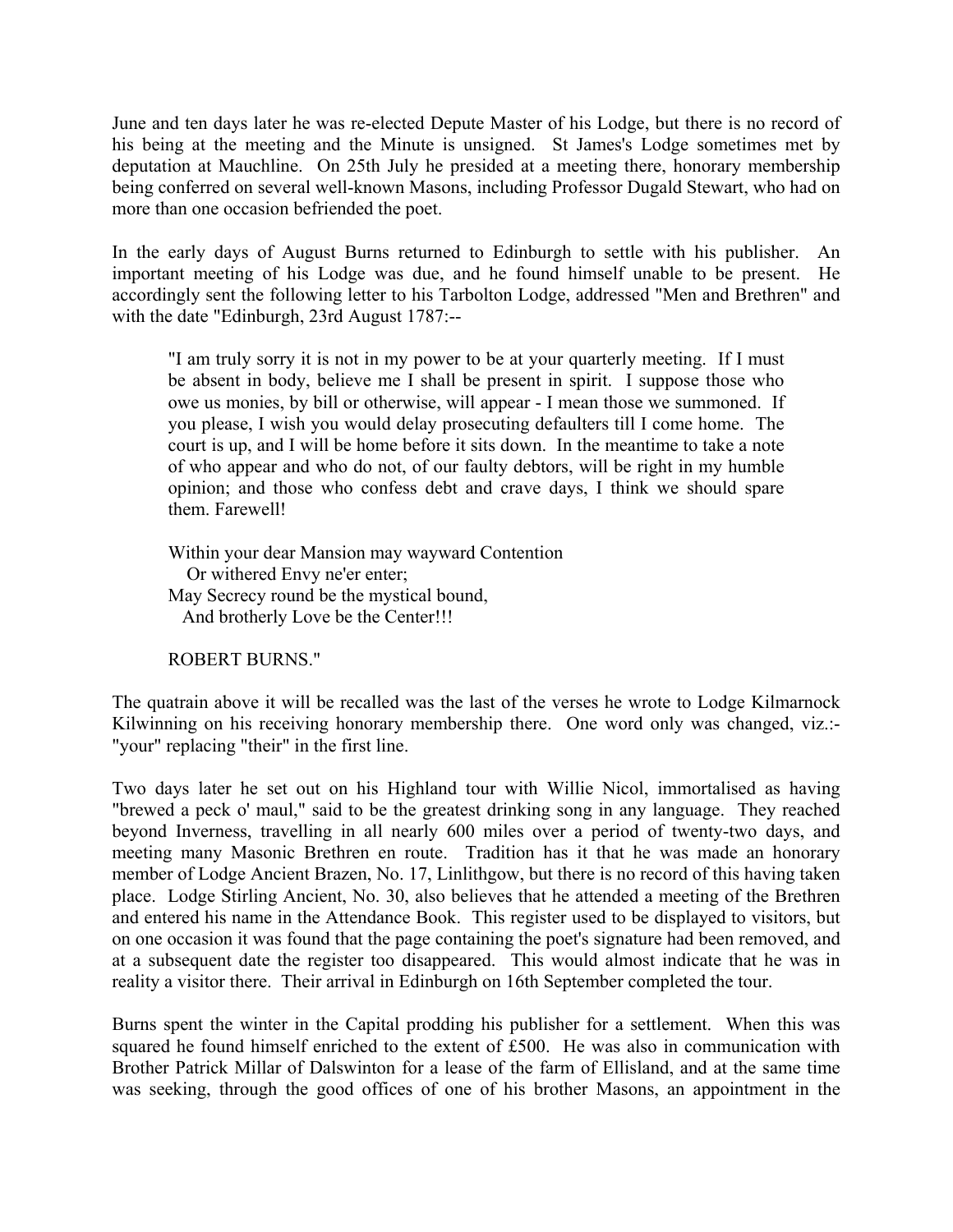Excise. There is very little documentary evidence to show that he interested himself in Masonry during this second Edinburgh period, though it has been asserted that he attended many meetings during these five months. On one occasion he states in an undated letter that "To-night the Grand Master and Lodge of Masons appear at the Theatre in form. I am determined to go to the play . . . . I will call on you a few minutes before the Theatre opens." Members of the Craft were patrons of the Drama and when a particular play was on they were wont to appear in full Masonic regalia.

Burns returned to Mossgiel in March 1788, married Jean Armour in April, and lent his brother Gilbert £200 to ease the condition of his widowed mother and her family. He attended his Lodge on 7th and 23rd May, the latter occasion being the last time he signed the Minute as Depute Master. It is reputed that he foregathered with the Brethren on 24th June, on the occasion of the annual Masonic procession. A few days before, on 13th June, he had taken possession of Ellisland, but does not seem to have been enamoured with the idea of residing in Dumfriesshire, for in a letter to his friend Hugh Parker, lamenting the fact that he was missing his Ayrshire friends, he pens a verse concluding with:

> "Tarbolton, twenty-fourth of June, Ye'll find me in a better tune."

Another fact of regret to him was that there was not a "kenn'd face" in the district except his auld mare Jenny Geddes:

> "Dowie she saunters doon Nithside And aye a westlin' leuk she throws While tears hap ower her auld broon nose."

On this 24th of June James Findlay, a fellow exciseman, was appointed Depute Master in succession to the poet, the Master being James Dalrymple of Orangefield, who has already been referred to as befriending Burns while in Edinburgh.

He paid flying visits to Mauchline on 21st October and 11th November, when his Lodge met under his presidency. This was the last meeting of St James's Lodge he attended and his association with this Lodge which he so much adorned was at an end.

While at Ellisland his Masonic interest was renewed. He affiliated to Lodge St Andrew, Dumfries, No. 179, erected in 1774, and with this Lodge he retained his connection to the end. It became known as "Burns's Lodge." His affiliation fee was 10s. The Minute which records his admission is a quaint one and full of inaccuracies, both as to spelling and figures:

"The Brethren having selebrated the Anniversary of St John in the usual manner and Brother Burns in Aellisland of St Davids Strabolton Lodge, No. 178 being present The Lodge unanimously assumed him a member of the Lodge being a Master Masson he subscribed the regulations as a member Thereafter the Lodge was shut.

Signed Stmt MACKENZIE."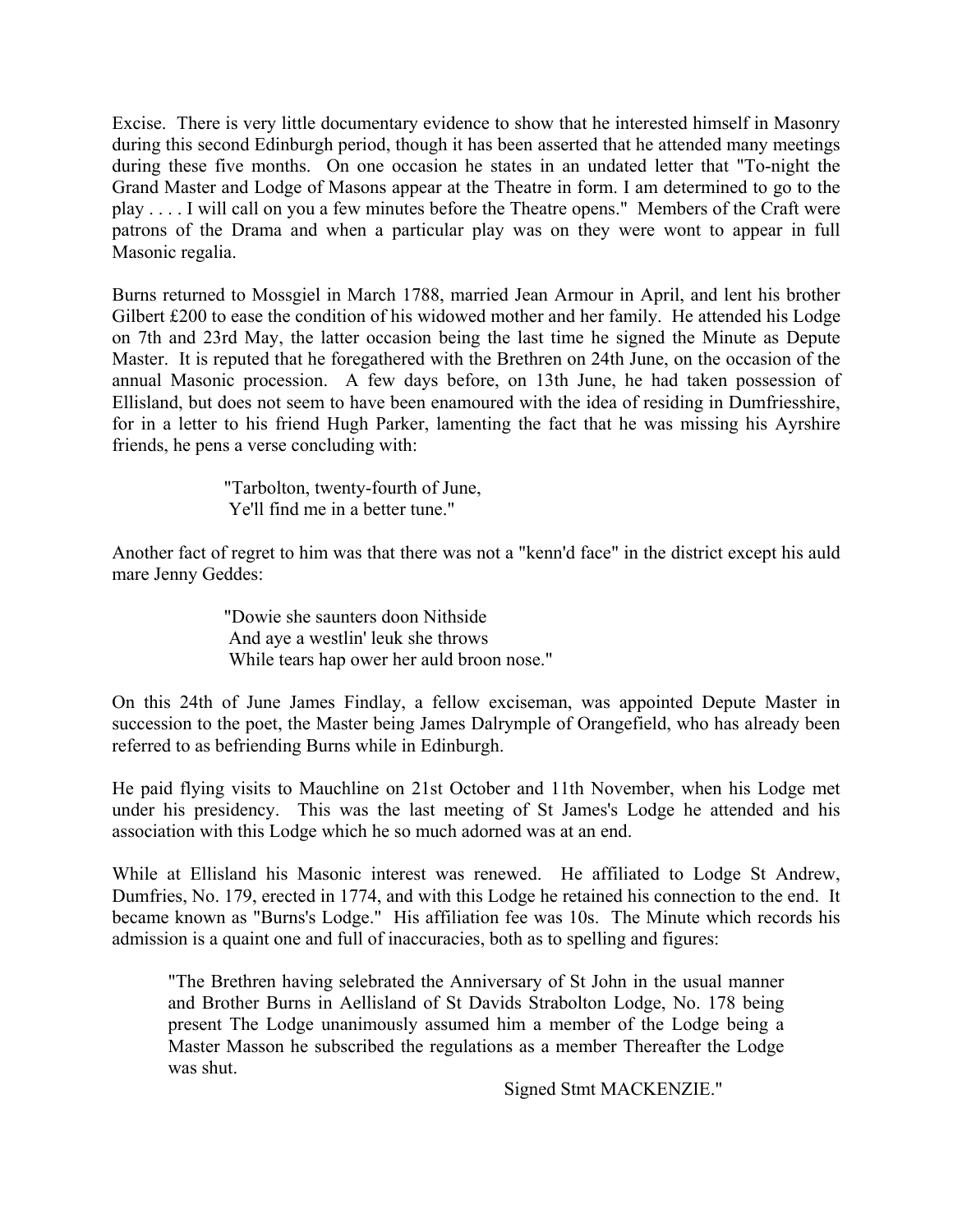The next mention of the poet is made in the Minute of 28th December 1789, when his name appears on the list of those present, and as having made payment, along with the other members, of his quarterly fees. Then again he is one of five Brethren who met in the Globe Tavern, Dumfries, in April 1790, when as usual friendships were established, one of his friends presenting him with an apron of

"chamois leather, very fine, with figures of gold, some of them relieved with green, others with a dark red colour (while) on the under side of the semi circular part which is turned down at the top is written in a bold, fair hand:– Charles Sharpe, of Hotham, to Rabbie Burns, Dumfries, Dec. 12, 1791."

Burns and Sharpe were mutually interested in music and verse.

His next appearance was at the meeting on 19th April 1791, but for some reason the blank space left for the Minute was never filled in. On 27th December of the same year, and on 6th February and 14th May 1792, he was again present at meetings of the Lodge when he acted as Steward. On 31st May of that year he took part in the proceedings, part of which was ordering the clerk to procure "a proper silver seal for the use of the Lodge." On 5th June he appears again. As he was now resident in Dumfries, having given up the farm at Ellisland, it was more convenient and easier for him to be present at Lodge meetings. He attended again on 22nd and 30th November of that year, and at the latter meeting (St Andrew's Day), was elected to the Senior Warden's chair, which office he filled for a year. Exactly a year later "The Senior Warden" (Burns) is noted as being present. His name does not appear again until 29th November 1794, when the election of office-bearers took place, and over a year elapses ere his name is mentioned on the sederunt, when on 28th January 1796 he stood sponsor for a candidate "a merchant in Liverpool who, being recommended by Burns, was admitted apprentice." At this meeting the Brethren agreed that the new Apprentice's "fees be applied towards defraying the expenses of this night." While a member of St Andrew's Lodge, out of a possible sixteen meetings he was present at eleven of them. His final attendance was on  $14<sup>th</sup>$  April 1796.

The state of Burns's health at this time was such that Robert Chambers in his Life of Burns, speaking of these last two meetings says, "It is not unlikely that both on this occasion (14th April) and on the 28th of January Burns made an effort, if not a sacrifice, for the honour of persons whom he regarded as friends." The Lodge records contain no reference to his death, though we may be sure the members paid tribute and respect to the memory of one who had assisted so often in their Masonic labours.

The Lodge ceased to meet in 1805, and an attempt was made in 1815 to revive it, when the Minute closes with a resolution to support the Provincial Grand Master, now William Millar of Dalswinton, at laying the foundation stone (on 5th June) of the Mausoleum to be erected over the remains of Robert Burns, the most distinguished Brother that St Andrew's Lodge had been privileged to receive within its portals. Several Lodges attended the ceremony, but St Andrew is not mentioned as being represented, although over 400 Freemasons took part in the proceedings. Efforts to revive it proved futile and no other meetings are recorded. It was struck off the roll of the Grand Lodge of Scotland in 1816. No reference is made in any of the other Lodges, meeting